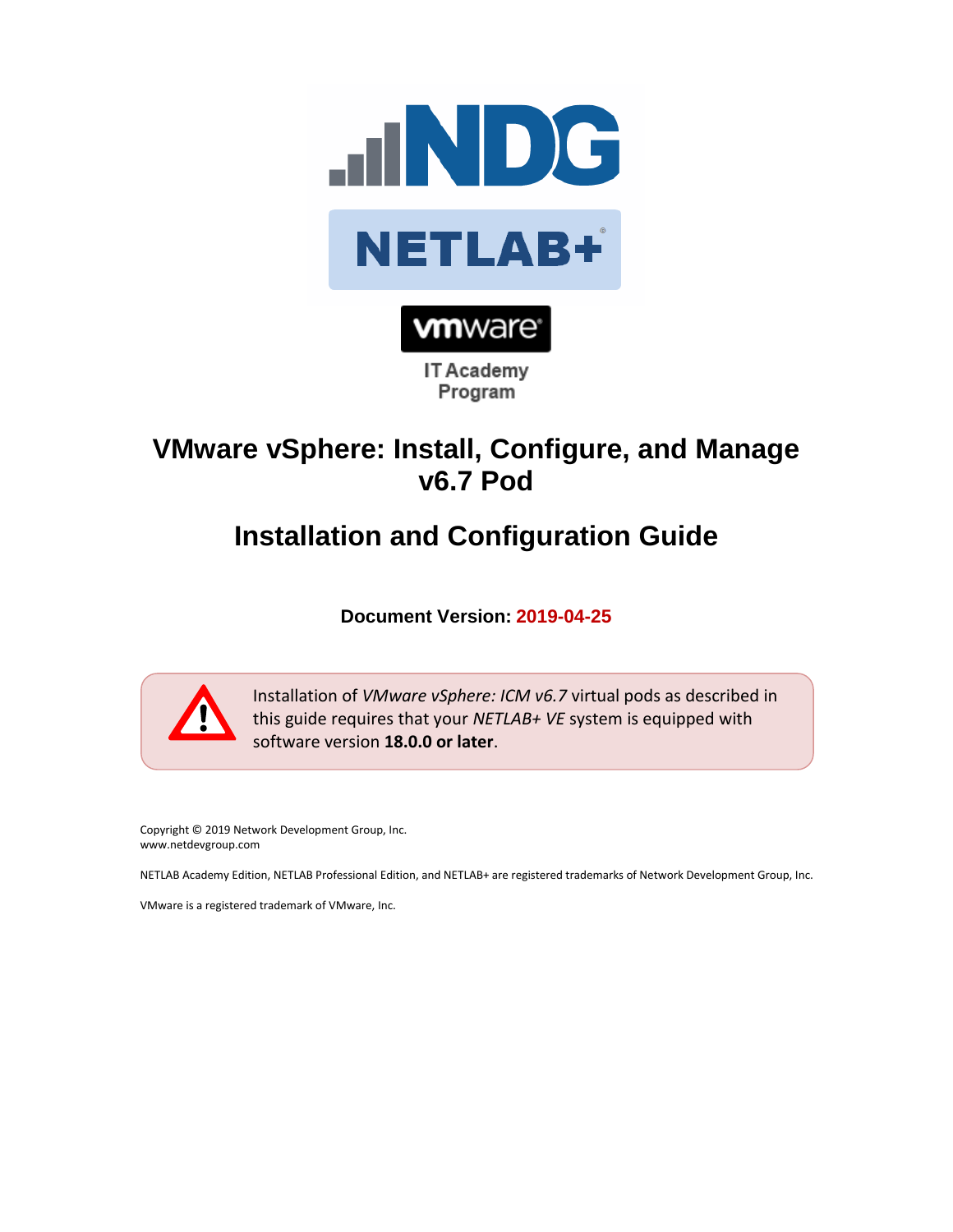

## **Contents**

| $\mathbf{1}$   |       |  |  |  |
|----------------|-------|--|--|--|
|                | 1.1   |  |  |  |
| 2              |       |  |  |  |
|                | 2.1   |  |  |  |
|                | 2.2   |  |  |  |
|                | 2.3   |  |  |  |
|                | 2.4   |  |  |  |
|                | 2.5   |  |  |  |
|                | 2.6   |  |  |  |
| $\overline{3}$ |       |  |  |  |
|                | 3.1   |  |  |  |
|                | 3.2   |  |  |  |
| 4              |       |  |  |  |
|                | 4.1   |  |  |  |
|                | 4.2   |  |  |  |
|                | 4.2.1 |  |  |  |
|                | 4.2.2 |  |  |  |
|                | 4.2.3 |  |  |  |
|                | 4.3   |  |  |  |
|                | 4.4   |  |  |  |
|                | 4.5   |  |  |  |
|                | 4.6   |  |  |  |
|                | 4.7   |  |  |  |
|                | 4.8   |  |  |  |
| 5              |       |  |  |  |
|                | 5.1   |  |  |  |
|                | 5.2   |  |  |  |
|                | 5.3   |  |  |  |
|                | 5.4   |  |  |  |
|                | 5.5   |  |  |  |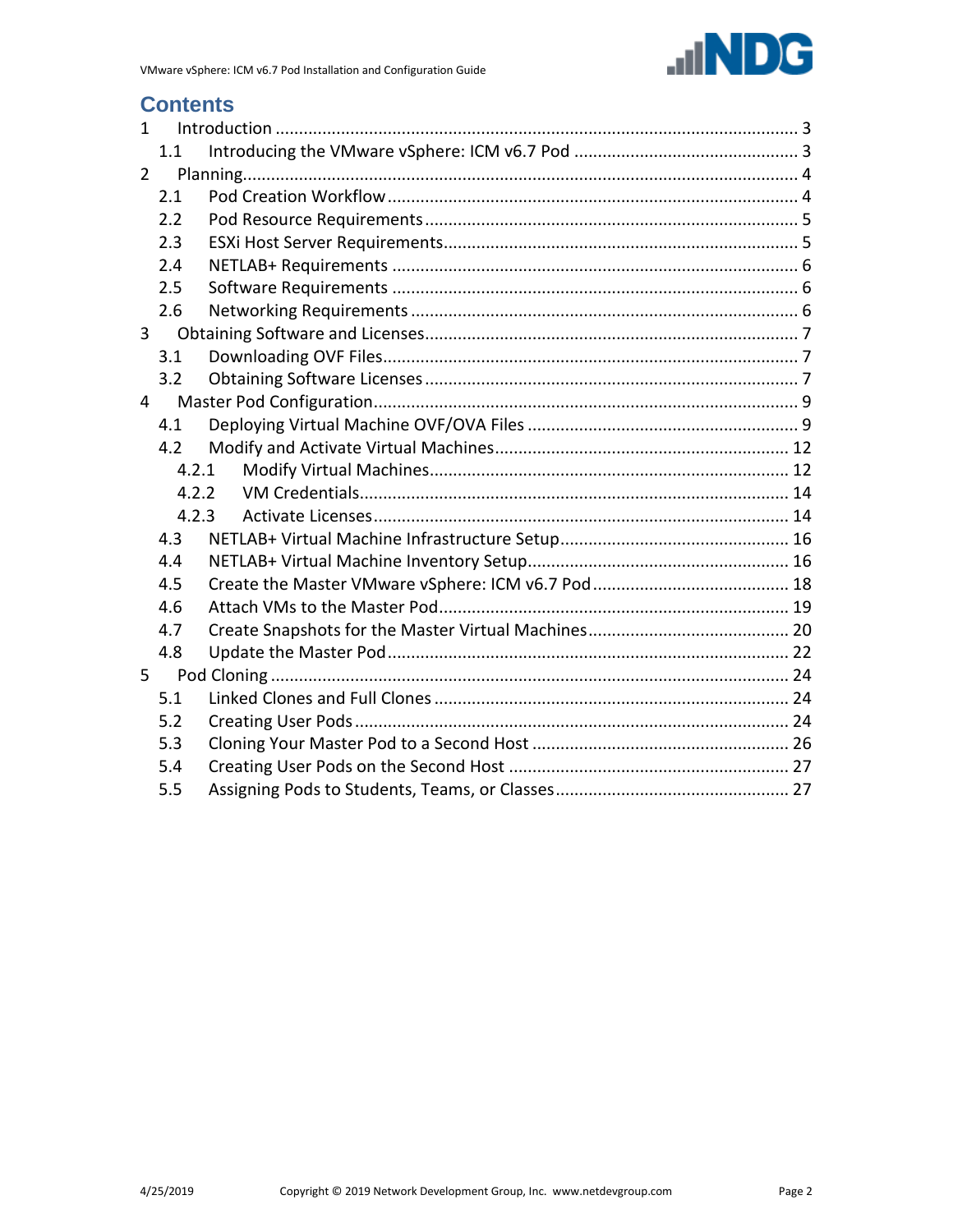

#### <span id="page-2-0"></span>**1 Introduction**

This document provides detailed guidance on performing the installation and configuration of the VMware vSphere: ICM v6.7 pod on the *NETLAB+ VE* system.

## <span id="page-2-1"></span>**1.1 Introducing the VMware vSphere: ICM v6.7 Pod**

The *VMware vSphere: ICM v6.7* pod is a 100% virtual machine pod consisting of 5 virtual machines. Linked together through virtual networking, these 5 virtual machines provide the environment for a student or a team to perform the *VMware vSphere: ICM v6.7* labs.

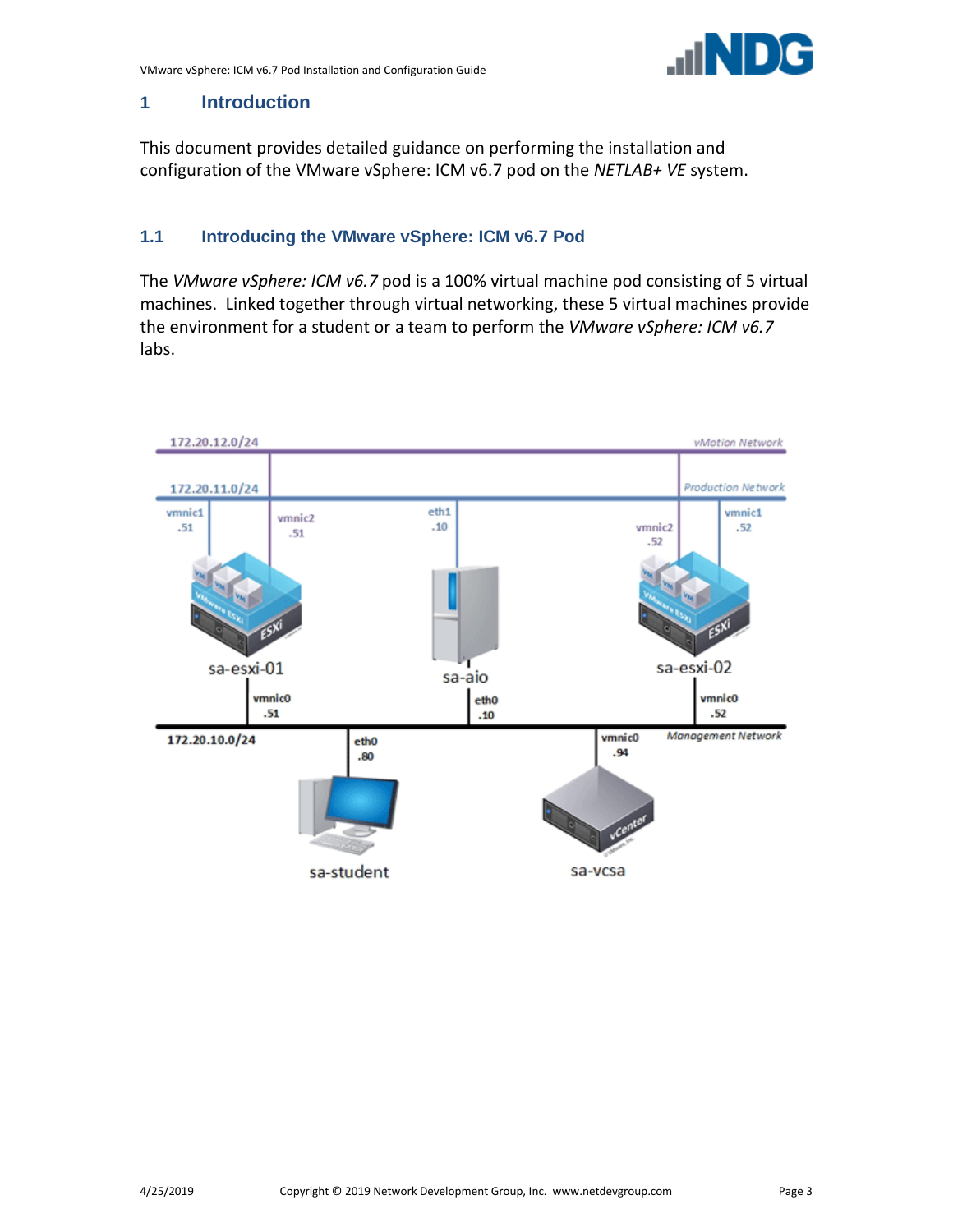

## <span id="page-3-0"></span>**2 Planning**

This guide provides specific information pertinent to delivering the *VMware vSphere ICM v6.7* pod. The *[NETLAB+ Remote PC Guide Series](http://www.netdevgroup.com/support/documentation/netlabve/)* provides the prerequisite guidance for setting up your *VMware* infrastructure, including:

- An introduction to virtualization using *NETLAB+*.
- Detailed setup instructions for standing up *VMware vCenter* and *VMware ESXi*.
- Virtual machine and virtual pod management concepts using *NETLAB+*.

This document assumes that you have set up virtual machine infrastructure in accordance with the *[NETLAB+ Remote PC Guide Series](http://www.netdevgroup.com/support/documentation/netlabve/)*. The planning information below refers to specific sections in the *Remote PC Guide* when applicable.

## <span id="page-3-1"></span>**2.1 Pod Creation Workflow**

The following list is an overview of the pod setup process.

- 1. Obtain the master virtual machine images required for the master pod.
- 2. Deploy the master virtual machine images to your *VMware vCenter Appliance*.
	- a. Deploy virtual machines using **Thin Provisioning** to reduce storage consumption.
	- b. Make necessary adjustments to each virtual machine in the environment.
		- i. Insert manual **MAC** addresses.
		- ii. Change the default network to **SAFETY NET**.
		- iii. Any other configuration changes mentioned in this guide.
- 3. Import the deployed virtual machines to the *NETLAB+* **Virtual Machine Inventory**.
- 4. Activate or license the required software on each virtual machine when prompted.
- 5. Take a snapshot of each virtual machine in the master pod labeled **GOLDEN\_MASTER** after all configurations and licensing have taken effect. The *GOLDEN\_MASTER* snapshot is used to clone virtual machine images for the user pods.
- 6. Use the *NETLAB+* **Pod Cloning** feature to create student pods from the master pod.
- 7. If multiple hosts are used in the *NETLAB+* environment, make a **Full Clone** of the master pod on the initial host (Host A) to the subsequent host (Host B) and so on using the *NETLAB+* **Pod Cloning** feature.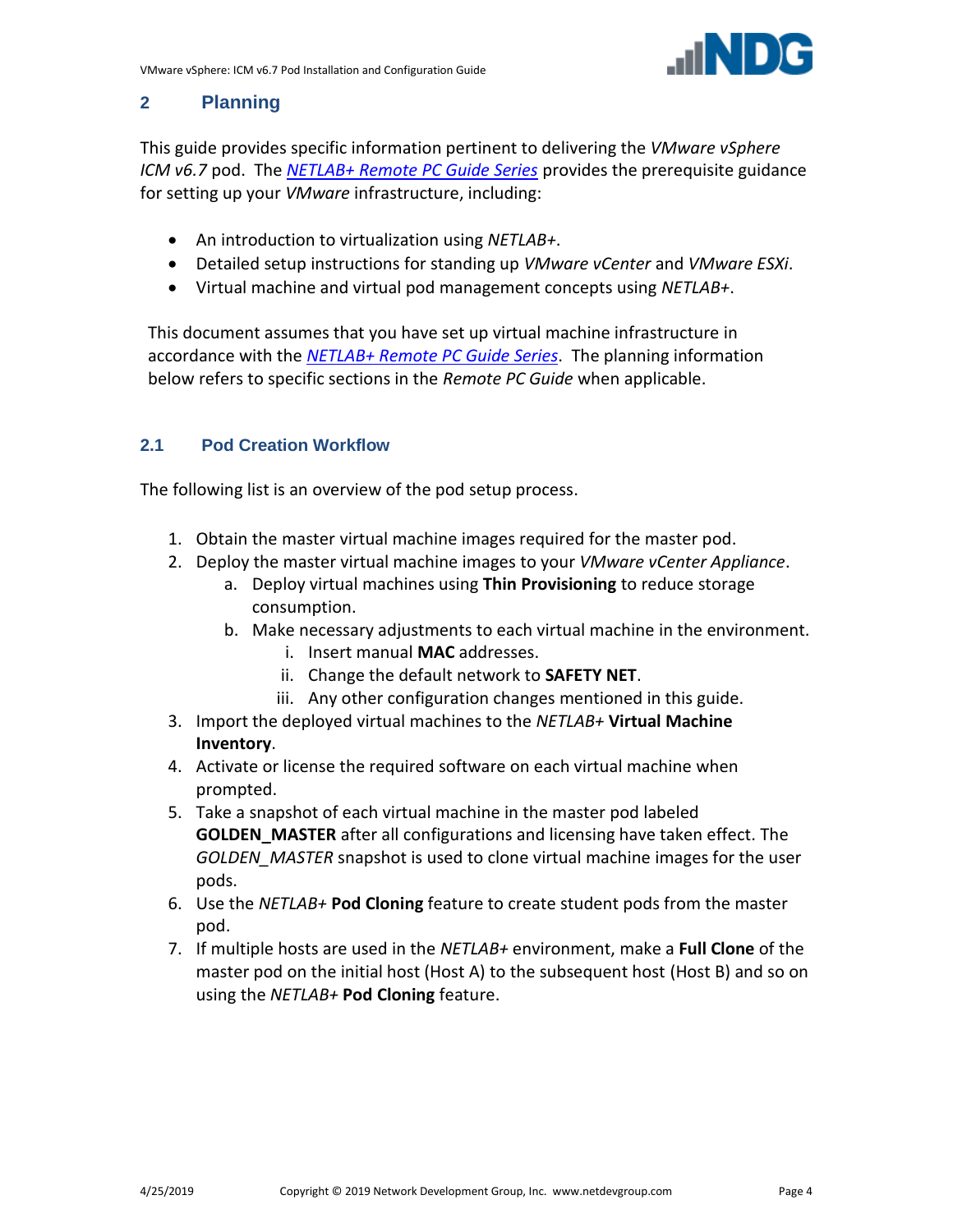

#### <span id="page-4-0"></span>**2.2 Pod Resource Requirements**

The VMware vSphere: ICM v6.7 course will consume *94.4 GB* of storage per each master pod instance.

The following table provides details of the storage requirements for each of the virtual machines in the pod.

| <b>Virtual Machine</b> | <b>OVF/OVA</b> | <b>Initial Master Pod</b><br>(Thin Provisioning) |
|------------------------|----------------|--------------------------------------------------|
| sa-aio                 | 21.6           | 45.2                                             |
| sa-esxi-01             | 7.5            | 14.8                                             |
| sa-esxi-02             | 2.6            | 5.4                                              |
| sa-student             | 7.9            | 12.9                                             |
| sa-vcsa                | 6.9            | 16.1                                             |
| <b>Total</b>           | 46.5 GB        | 94.4 GB                                          |

#### <span id="page-4-1"></span>**2.3 ESXi Host Server Requirements**

Before you try to deploy the *VMware vSphere ICM 6.7* pod, you'll need to check the *[VMware Compatibility List](https://www.vmware.com/resources/compatibility/search.php?deviceCategory=cpu)* to verify that your CPU is compatible to support *vSphere 6.7* software. Reading *VMware's* official [release notes,](https://docs.vmware.com/en/VMware-vSphere/6.7/rn/vsphere-esxi-vcenter-server-67-release-notes.html) notice that *VMware* has dropped support for many legacy CPUs.

Please refer to the *NDG* website for specific *ESXi* host requirements to support virtual machine delivery: <http://www.netdevgroup.com/content/vmita/requirements/>

The deployment of the *VMware vSphere* VMs from the *VMware vSphere: ICM v6.7* pod requires a *VMware vSphere Version* of **5.1** for the infrastructure at minimum due to the *Hardware Version* of select *VMware vSphere VMs (version 9)* in the pod.

> The number of **active** pods that can be used simultaneously depends on the *NETLAB+* product edition, appliance version and the number of *VMware ESXi* host servers meeting the hardware requirements specifications.

For current *ESXi* server requirements and active pod count, refer to the following URL:

[http://www.netdevgroup.com/support/remote\\_pc.html#vm\\_host\\_server\\_specificati](http://www.netdevgroup.com/support/remote_pc.html#vm_host_server_specifications) [ons.](http://www.netdevgroup.com/support/remote_pc.html#vm_host_server_specifications)

Please Note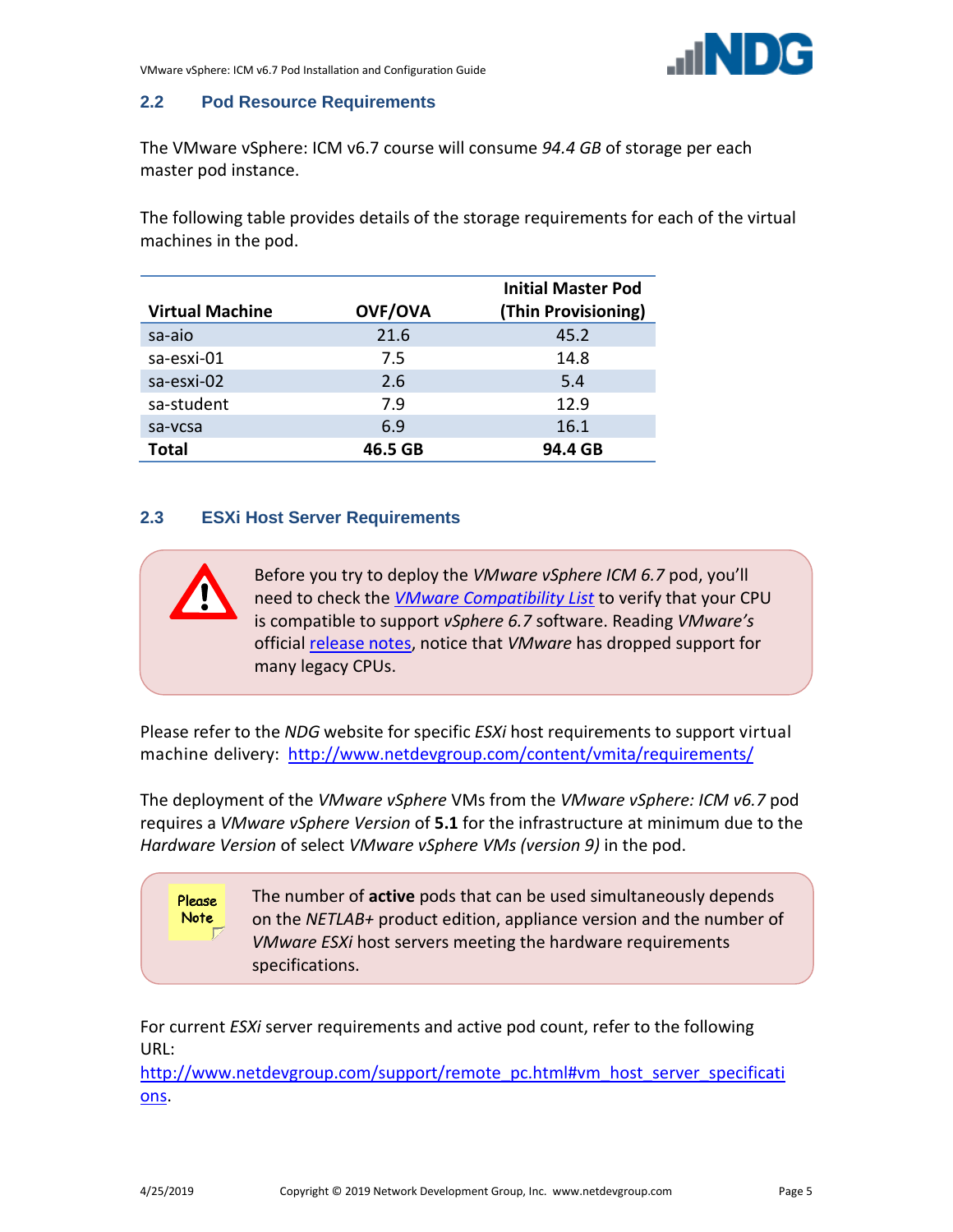#### <span id="page-5-0"></span>**2.4 NETLAB+ Requirements**

Installation of *VMware vSphere: ICM v6.7* pods, as described in this guide, requires that your *NETLAB+* system is equipped with *NETLAB+ VE* version **17.3.15 or later**.

Previous versions of *NETLAB+* do not support requirements for the *VMware vSphere: ICM v6.7* course on the physical host servers.

Please refer to the *[NETLAB+ Remote PC Guide Series](https://www.netdevgroup.com/support/documentation/netlabve/)*.

#### <span id="page-5-1"></span>**2.5 Software Requirements**

For the purpose of software licensing, each virtual machine is treated as an individual machine, PC or server. Please refer to the specific vendor license agreements (and educational discount programs, if applicable) to determine licensing requirements for your virtual machines' software, operating system, and applications.

The minimum virtual infrastructure software required for standing up this pod is in the following table.

| <b>Virtual Infrastructure Requirements</b> |    |  |  |
|--------------------------------------------|----|--|--|
| <b>Software</b><br><b>Version</b>          |    |  |  |
| vSphere ESXi                               | 51 |  |  |
| vCenter Server                             |    |  |  |

#### <span id="page-5-2"></span>**2.6 Networking Requirements**

To accommodate the movement of large *VMs*, *OVF/OVAs*, and *ISO* disk images from one host to another, Gigabit Ethernet or better connectivity is recommended to interconnect your *NETLAB+*, *vCenter Server* system and *ESXi* host systems.

The two standard networking models recommended to interconnect your servers are described in detail in the *Networking Models* section of the *[Remote PC Guide Series,](http://www.netdevgroup.com/support/documentation/NETLAB_Remote_PC_Guide_Vol_1_Introduction.pdf)  Volume 1 - [Introduction and Planning.](http://www.netdevgroup.com/support/documentation/NETLAB_Remote_PC_Guide_Vol_1_Introduction.pdf)*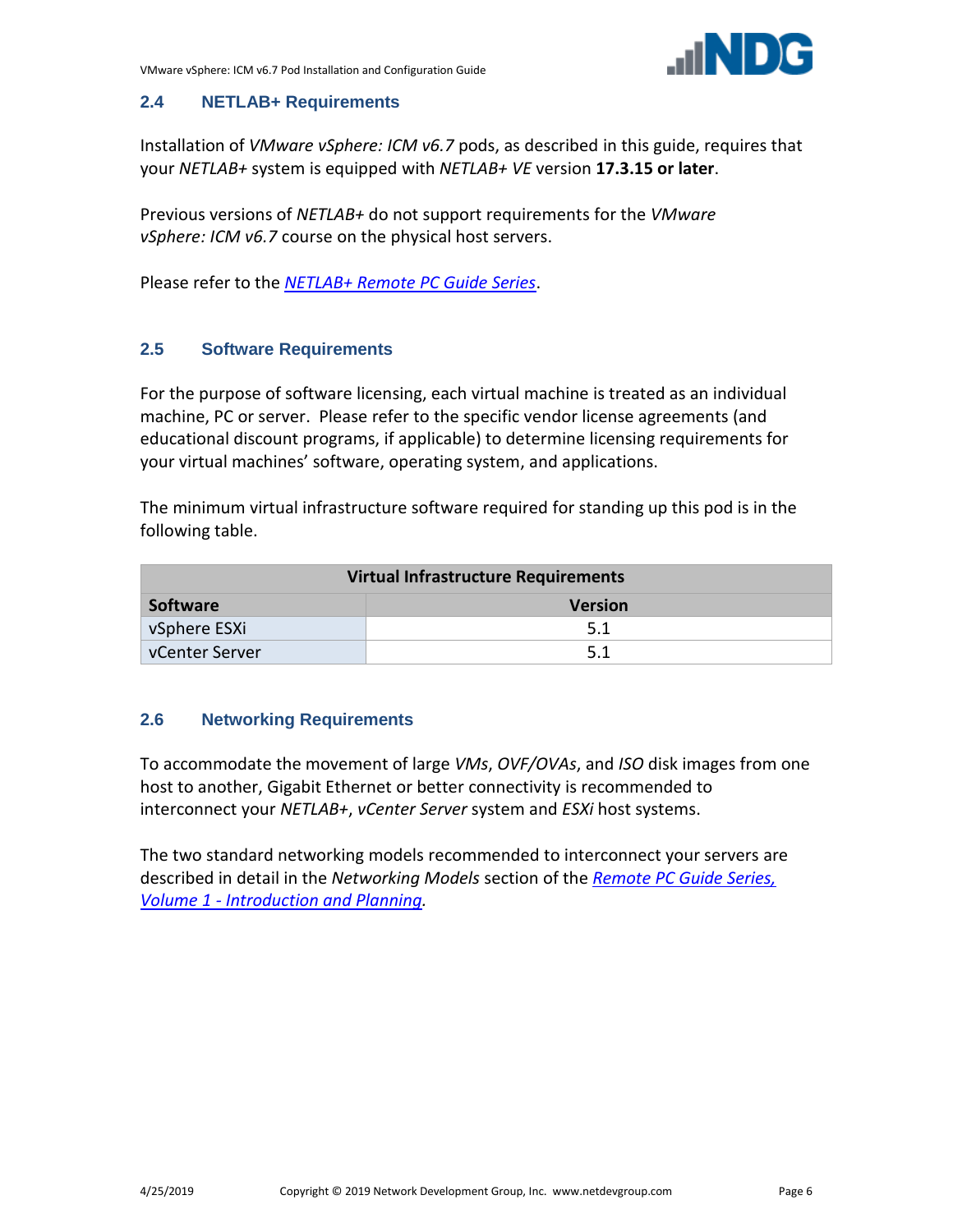

## <span id="page-6-0"></span>**3 Obtaining Software and Licenses**

## <span id="page-6-1"></span>**3.1 Downloading OVF Files**

The virtual machines are made available as *Open Virtualization Format* (*OVF*) or *Open Virtualization Archive* (*OVA*) files. These files are available for download from *CSSIA*.

To request access to the preconfigured virtual machine templates from *CSSIA*:

- 1. Go to the *CSSIA Resources* page: [http://www.cssia.org/cssia-resources.cfm.](http://www.cssia.org/cssia-resources.cfm)
- 2. Select **VM Image Sharing Agreement – Image Sharing Agreement**.
- 3. Select **VM Image Sharing Agreement** to open the request form.
- 4. Complete and submit your access request by following the instructions on the request form.
- 5. *CSSIA* will email a link, along with a username and password to access the download server. Access to the download server is provided only to customers who are current with their *NETLAB+* support contract and are participants in the appropriate partner programs (i.e., *Cisco Networking Academy*, *VMware IT Academy, Red Hat Academy, Palo Alto Academy*, and/or *EMC Academic Alliance*).
- 6. Once access to the download server has been established, the virtual machines can be deployed directly to the *vCenter Server* by clicking on **File > Deploy OVF Template** in the client window and copying the link into the location field.
- 7. The deployment will start after the username and password are entered.
- 8. Each virtual machine is deployed individually.

## <span id="page-6-2"></span>**3.2 Obtaining Software Licenses**

Licensing considerations will vary, depending on your school's participation in the [VMware IT Academy Program \(VITA\)](https://mylearn.vmware.com/mgrReg/plan.cfm?plan=69513&ui=www_edu) program and/or th[e VMware Academic](https://vmapss.onthehub.com/WebStore/Welcome.aspx)  [Subscription \(VMAS\)](https://vmapss.onthehub.com/WebStore/Welcome.aspx). Guidance on navigating licensing is available on the VMware [Product Licensing VMAS](http://www.netdevgroup.com/support/documentation/VMware%20VMAP-vITA%20Licensing%20Chart.pdf) vs. VITA chart.

Based on the deployment of the pod, administrators may choose to Please **Note** update the licenses on their already deployed master pods or they may choose to download updated OVAs from [CSSIA.org](http://cssia.org/) which will already include updated licensed virtual machines for the next licensing renewal cycle.

- 1. Follow the link provided to you by *VMware* when you registered in the *VMware Academic Subscription*. This will take you to the academic software store.
- 2. Sign in with your registered login.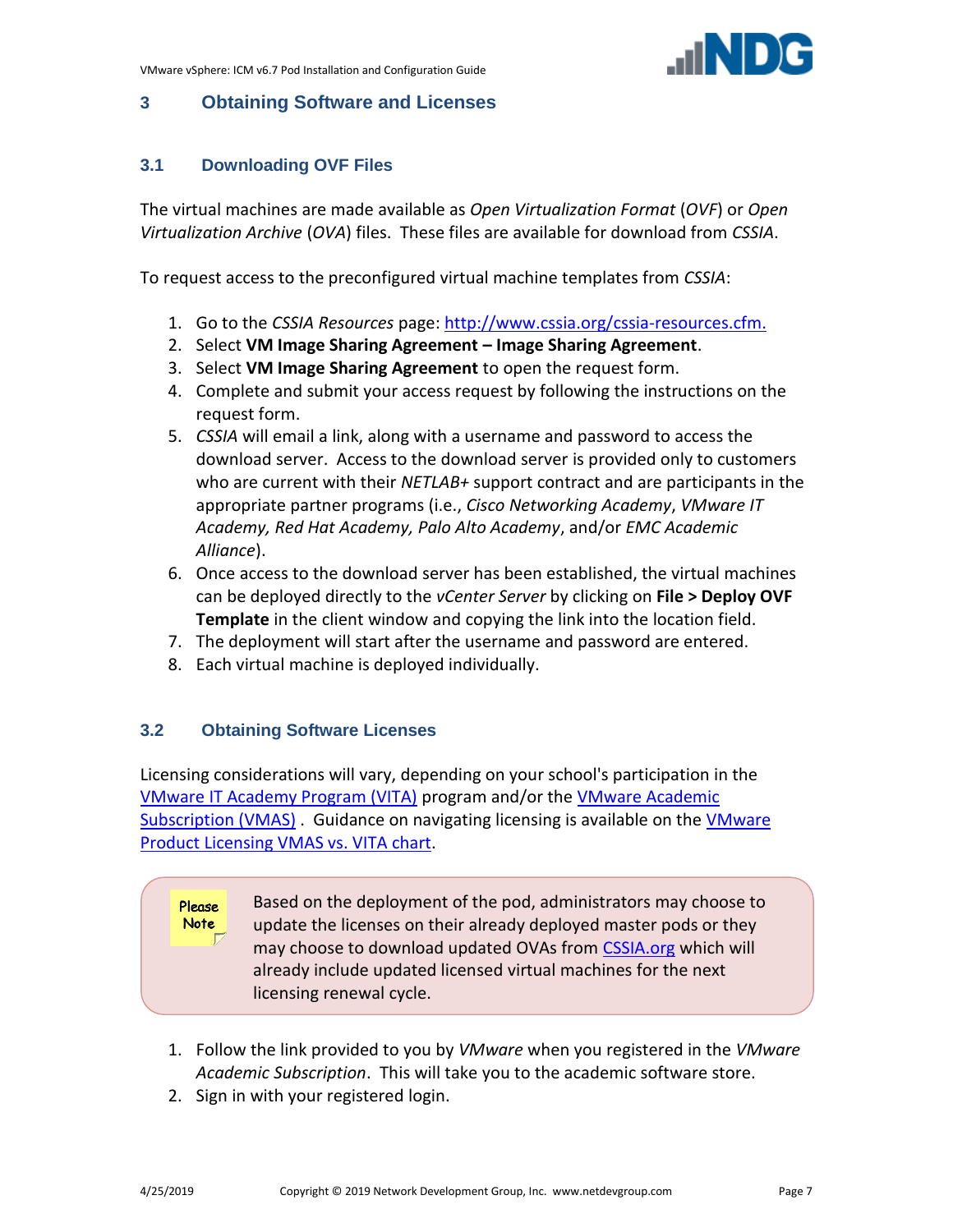- 3. Click on **Faculty/Staff** at the top followed by **VMware** and then **Software** to see the available downloads. You must be an authorized Faculty/Staff user. For more information, contact the *VMware Academy* contact at your school.
- 4. Click on **VMware vSphere 6.5 Enterprise** or **VMware vSphere 6 Enterprise Plus** both licenses will work with *VMware vSphere v6.7*. This is the first of two software items you will obtain from your school's webstore.
- 5. Click on **Add to Cart.**
- 6. Click on **Continue Shopping**.
- 7. Click on **VMware vCenter Server 6 Standard**.
- 8. Click on **Add to Cart.**
- 9. Click on **Check Out** to continue.
- 10. Read and accept the **EULA**.
- 11. On the confirmation page, click on **Proceed With Order.**
- 12. On the receipt page, record the serial numbers found under **Items**.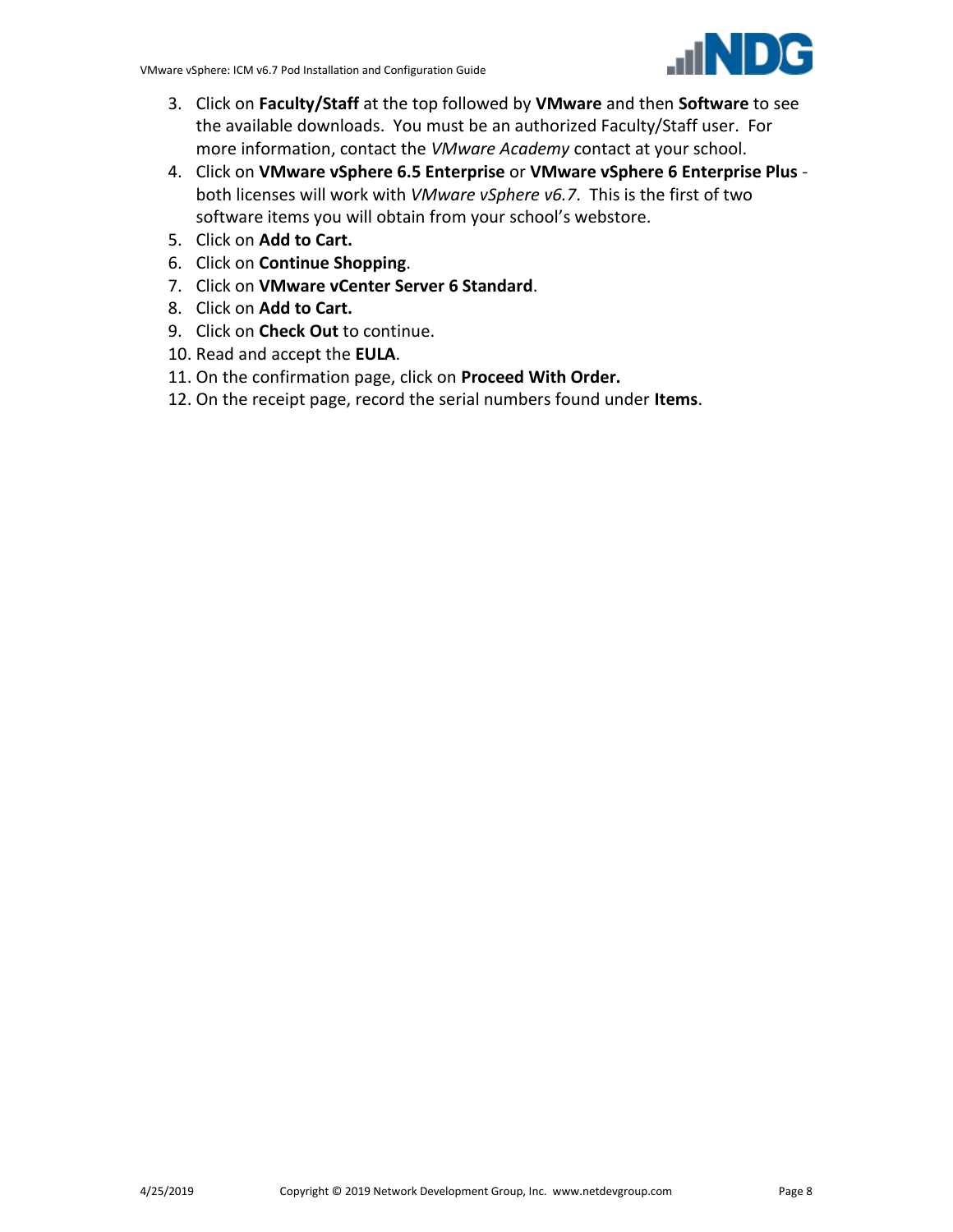#### <span id="page-8-0"></span>**4 Master Pod Configuration**

#### <span id="page-8-1"></span>**4.1 Deploying Virtual Machine OVF/OVA Files**

Deploy the *OVF/OVA* files you have downloaded to your host server.

- 1. Navigate to your **vSphere Web Client** using your management workstation, ensure that your downloaded *OVA/OVF* files are accessible on this machine and then connect to your **vCenter Server**.
- 2. From the *vSphere Web Client* dashboard, select **Hosts and Clusters**.

| Navigator                  |  |
|----------------------------|--|
| € History                  |  |
| Home                       |  |
| ia vCenter Inventory Lists |  |
| Hosts and Clusters         |  |
| D VMs and Templates        |  |
| Storage                    |  |
| Networking                 |  |

3. Right-click on the target **ESXi Host Server** and select **Deploy OVF Template**.

| Navigator  |                             | Ξ                      |
|------------|-----------------------------|------------------------|
| Home       | Þ<br>군데                     | <b>Getting Started</b> |
| Ū<br>剾     | Ħ<br>Ω                      |                        |
|            |                             | What is a Hos          |
| ▸ ⊫<br>lle | Actions - 172.30.0.120<br>Ξ | cor<br>uch             |
| 脂          | New Virtual Machine         | Ho                     |
| ▷<br>Ŀ,    | New vApp                    | 30 L<br>tua            |
|            | ِ<br>New Resource Pool      | k ci                   |
|            | Deploy OVF Template         |                        |
|            |                             |                        |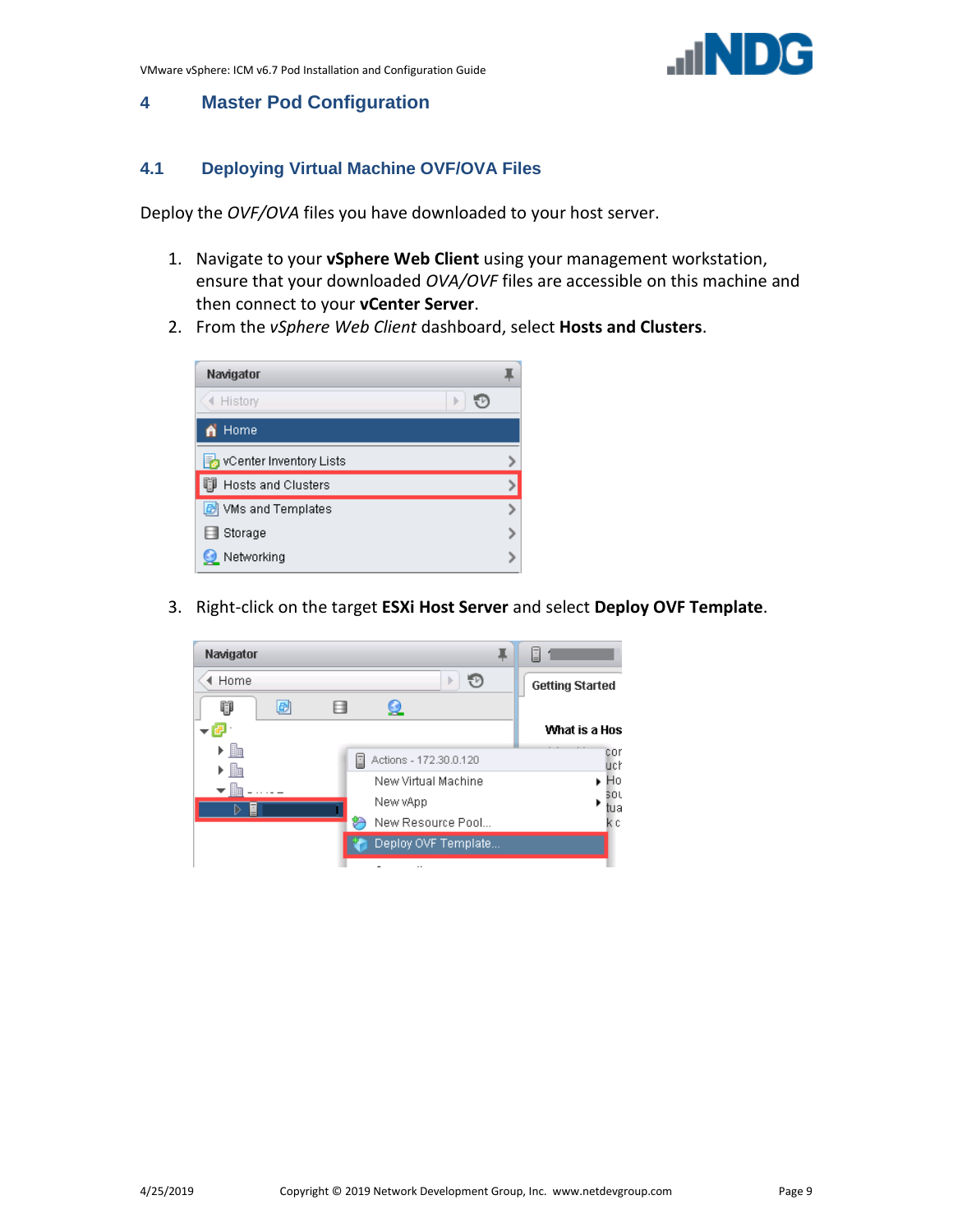4. In the *Deploy OVF Template* window, on the *Select source* section, select the **Local File** radio button and click **Browse**.

| Deploy OVF Template       |                                                                                                | $(?) \nArr$            |
|---------------------------|------------------------------------------------------------------------------------------------|------------------------|
| 1 Source                  | <b>Select source</b>                                                                           |                        |
| 1 a Select source         | Select the source location                                                                     |                        |
| 1b Review details         | Enter a URL to download and install the OVF package from the Internet, or browse to a location |                        |
| 2 Destination             | accessible from your computer, such as a local hard drive, a network share, or a CD/DVD drive. |                        |
| 2a Select name and folder | $\bigcirc$ URL                                                                                 |                        |
| 2b Select storage         |                                                                                                | $\overline{\mathbf v}$ |
| 3 Ready to complete       | C Local file<br>Browse                                                                         |                        |
|                           | Finish<br><b>Next</b><br><b>Back</b>                                                           | Cancel                 |

5. Locate and select one of the VMs for the pod, click **Open**.



6. Verify that the VM file path and name appears next to the *Browse* button and click **Next**.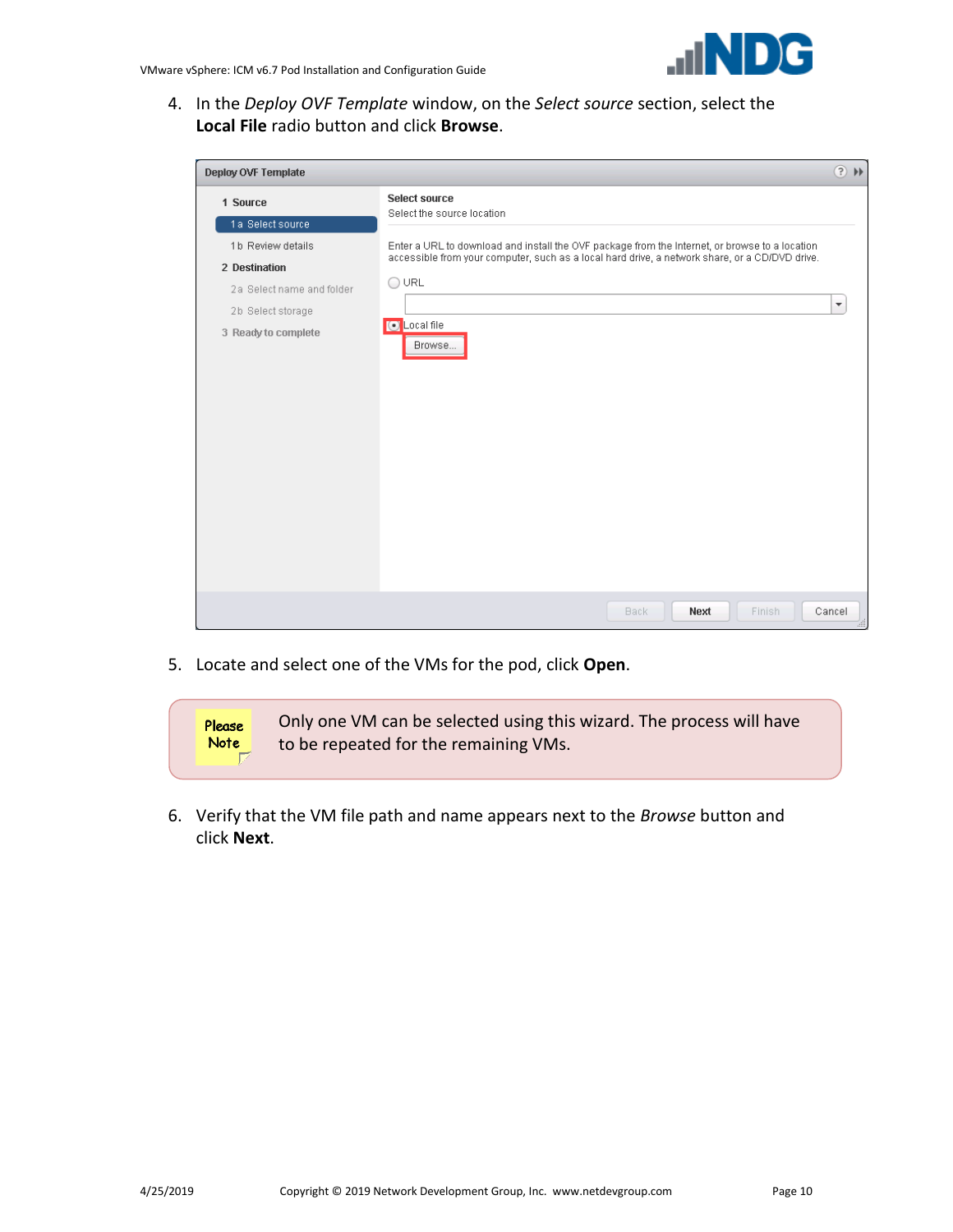

7. In the *Review details* section, make sure to fill the checkbox for **Accept extra configuration options** (*if present*) and click **Next**.

| $(?) \nArr$<br>Deploy OVF Template                              |                                                          |                                                                                                                                                                                          |  |  |
|-----------------------------------------------------------------|----------------------------------------------------------|------------------------------------------------------------------------------------------------------------------------------------------------------------------------------------------|--|--|
| 1 Source<br>1a Select source                                    | <b>Review details</b><br>Verify the OVF template details |                                                                                                                                                                                          |  |  |
| 1b Review details<br>2 Destination<br>2a Select name and folder |                                                          | $\bigwedge$ The OVF package contains extra configuration options. This is a potential security risk. Review<br>and accept the options to continue.<br>Accept extra configuration options |  |  |
| 2b Select storage                                               | Product                                                  |                                                                                                                                                                                          |  |  |
| 2c Setup networks<br>3 Ready to complete                        | Version                                                  |                                                                                                                                                                                          |  |  |
|                                                                 | Vendor<br>Publisher                                      | (2) No certificate present                                                                                                                                                               |  |  |
|                                                                 | Download size                                            | 4.6 GB                                                                                                                                                                                   |  |  |
|                                                                 | Size on disk                                             | 8.0 GB (thin provisioned)<br>80.0 GB (thick provisioned)                                                                                                                                 |  |  |
|                                                                 | Description                                              | Version: 1<br>Build: 20171                                                                                                                                                               |  |  |
|                                                                 | Extra configuration                                      | virtualHW.productCompatibility = hosted                                                                                                                                                  |  |  |
|                                                                 |                                                          |                                                                                                                                                                                          |  |  |
|                                                                 |                                                          |                                                                                                                                                                                          |  |  |
|                                                                 |                                                          | <b>Next</b><br>Finish<br><b>Back</b><br>Cancel                                                                                                                                           |  |  |

8. In the *Select name and folder* section, change the name of the virtual machine to something that is easy to manage. You can use the names provided in the list below as names for the virtual machines if you do not have a set naming convention. Select the appropriate datastore and click **Next**.

| <b>Virtual Machine Topology Name</b> | <b>Virtual Machine Deployment Name</b> |
|--------------------------------------|----------------------------------------|
| sa-aio                               | VMware ICMv67 Master.saAIO             |
| sa-esxi-01                           | VMware ICMv67 Master.saESXi01          |
| sa-esxi-02                           | VMware ICMv67 Master.saESXi02          |
| sa-student                           | VMware ICMv67 Master.saStudent         |
| sa-vcsa                              | VMware ICMv67 Master.saVCSA            |

- 9. In the *Select Storage* section, choose the appropriate storage device and make sure to select **Thin Provision**. Click **Next**.
- 10. In the *Setup networks* section, select **SAFETY NET** as the destination and click **Next.**

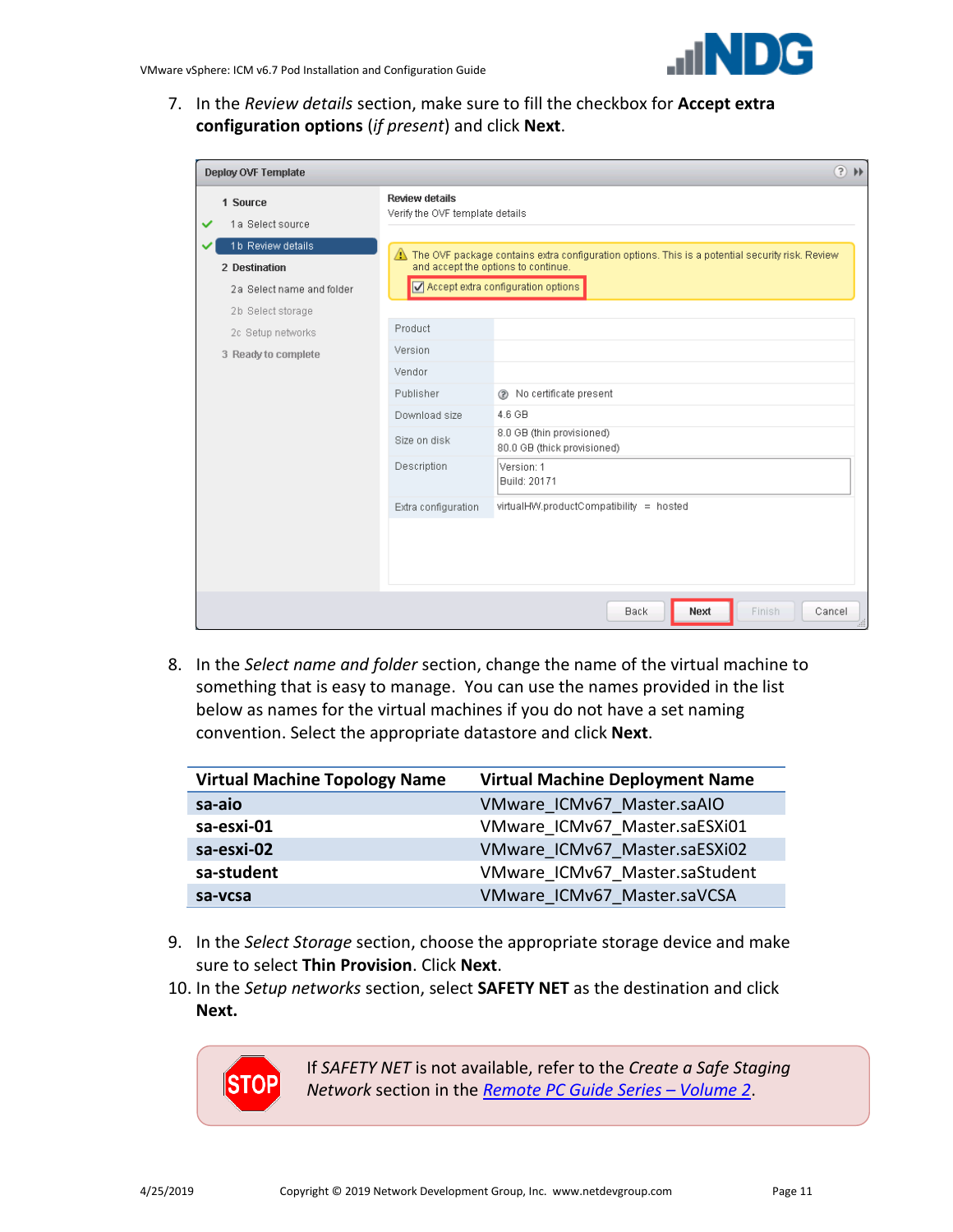

- 11. In the *Ready to complete* section, make sure **Power on after deployment** is **unchecked** and confirm the settings. Click **Finish**.
- 12. *vCenter* will begin deploying the virtual machine. This may take some time depending on the speed of your connection, HDDs, etc. Repeat the previous steps for each remaining virtual machine in the master pod.

## <span id="page-11-0"></span>**4.2 Modify and Activate Virtual Machines**

The following tasks must be performed prior to taking snapshots or assigning the virtual machines to pods.

## <span id="page-11-1"></span>**4.2.1 Modify Virtual Machines**

Once the virtual machines are imported onto the host, verify the configurations. The following steps will guide you through the process.

- 1. In the *vSphere Web Client* interface, right-click on the imported virtual machine and select **Edit Settings**.
- 2. For all of the virtual machines manually assign the *MAC* addresses for each *NIC*. The table below identifies the *MAC* addresses per *NIC*.

| <b>Virtual Machine</b> | <b>NIC</b>    | <b>MAC</b>        |
|------------------------|---------------|-------------------|
| sa-aio                 | 1             | 00:50:56:82:b3:26 |
|                        | $\mathfrak z$ | 00:50:56:82:ab:1d |
| sa-esxi-01             | 1             | 00:50:56:82:f4:08 |
|                        | $\mathfrak z$ | 00:50:56:8a:46:26 |
|                        | 3             | 00:50:56:8a:5d:23 |
| sa-esxi-02             | 1             | 00:50:56:8a:d1:b0 |
|                        | $\mathcal{P}$ | 00:50:56:8a:96:c6 |
|                        | ς             | 00:50:56:8a:44:c4 |
| sa-student             | 1             | 00:50:56:82:1b:5f |
| sa-vcsa                |               | 00:50:56:82:00:ab |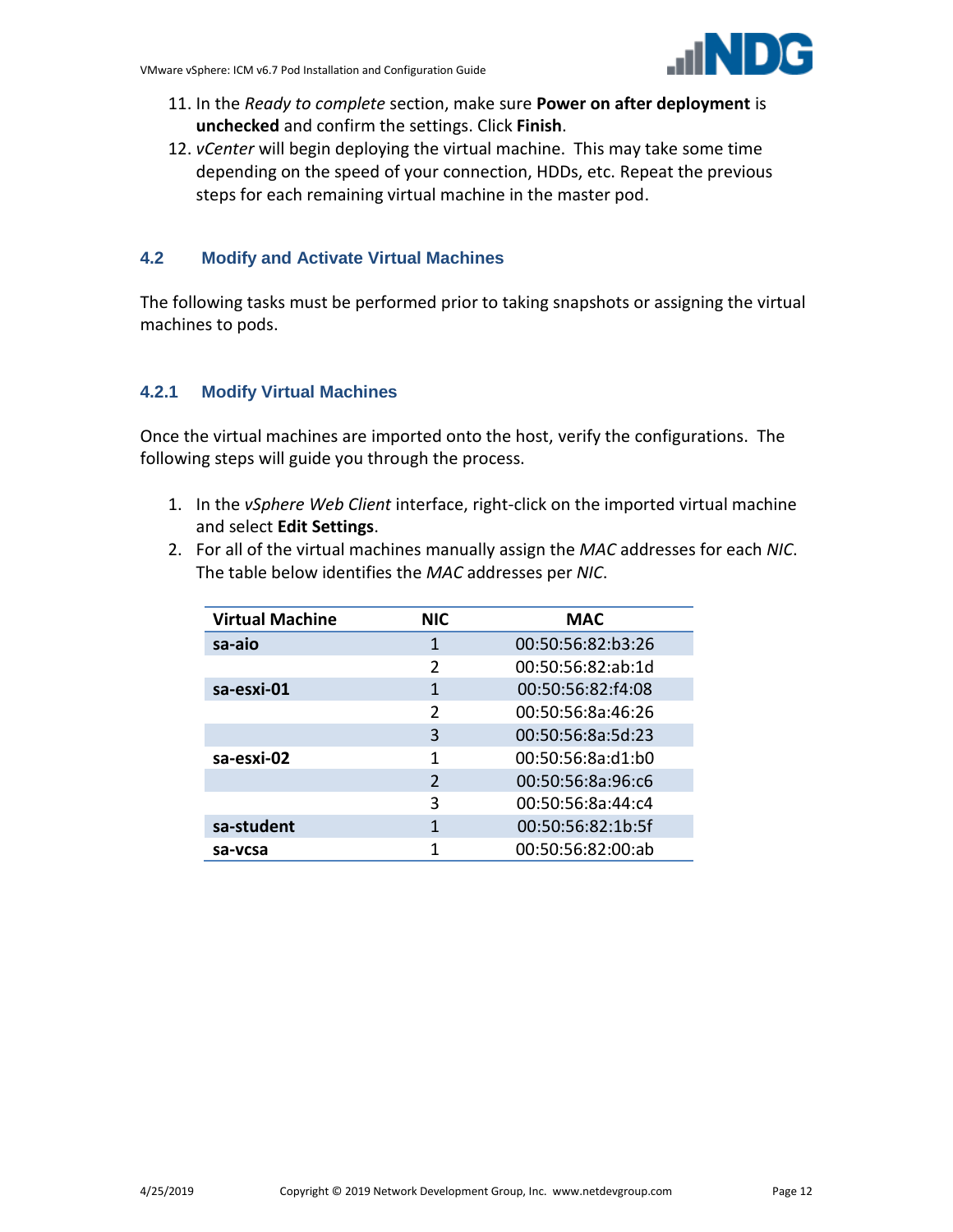

| VMware_ICMv67_Master.saESXi02 - Edit Settings<br>恤 |                                    | ?      |
|----------------------------------------------------|------------------------------------|--------|
| Virtual Hardware<br><b>VM Options</b>              | <b>SDRS Rules</b><br>vApp Options  |        |
| ▶ 델 SCSI controller 0                              | LSI Logic Parallel                 | A      |
| <b>S A</b> Network adapter 1                       | <b>SAFETY NET</b><br>÷             |        |
| Status                                             | └ Connect At Power On              |        |
| Adapter Type                                       | VMXNET 3                           |        |
| DirectPath I/O                                     | √ Enable                           |        |
| <b>MAC Address</b>                                 | 00:50:56:8a:d1:b0<br>Manual<br>÷   |        |
| ▼ PI Network adapter 2                             | <b>SAFETY NET</b><br>٠             |        |
| Status                                             | ◘ Connect At Power On              |        |
| Adapter Type                                       | VMXNET 3                           |        |
| DirectPath I/O                                     | $\blacktriangleright$ Enable       |        |
| <b>MAC Address</b>                                 | 00:50:56:8a:96:c6<br>Manual        |        |
| ▼ B Network adapter 3                              | <b>SAFETY NET</b>                  |        |
| Status                                             | Connect At Power On                |        |
| Adapter Type                                       | VMXNET 3                           |        |
| DirectPath I/O                                     | √ Enable                           |        |
| <b>MAC Address</b>                                 | 00:50:56:8a:44:c4<br>Manual        |        |
| ▶ ◎ CD/DVD drive 1                                 | Connect<br>Client Device<br>÷      | ٠      |
| New device:                                        | ------- Select -------<br>Add<br>÷ |        |
| Compatibility: ESXi 5.1 and later (VM version 9)   | OK                                 | Cancel |

- 3. Repeat the previous steps for each of the remaining virtual machines in the master pod.
- 4. Verify that *hardware virtualization* is exposed to the **sa-esxi-01** and **sa-esxi02**  virtual machines by using the **Edit Settings** tool.

| Virtual Hardware<br>VM Options<br><b>SDRS Rules</b><br>vApp Options |                                                                                                                                                                                                                                                 |   |  |  |
|---------------------------------------------------------------------|-------------------------------------------------------------------------------------------------------------------------------------------------------------------------------------------------------------------------------------------------|---|--|--|
| $\Box$ CPU                                                          | 2<br>0<br>▼                                                                                                                                                                                                                                     | ۸ |  |  |
| Cores per Socket                                                    | Sockets:<br>-2<br>1<br>$\overline{\phantom{a}}$                                                                                                                                                                                                 |   |  |  |
| CPU Hot Plug                                                        | Enable CPU Hot Add                                                                                                                                                                                                                              |   |  |  |
| Reservation                                                         | 0<br>MHZ<br>٠<br>$\overline{\mathbf{v}}$                                                                                                                                                                                                        | π |  |  |
| Limit                                                               | Unlimited<br>MHZ<br>$\overline{\phantom{a}}$<br>$\overline{\phantom{a}}$                                                                                                                                                                        |   |  |  |
| Shares                                                              | 2000<br>Normal<br>$\overline{\phantom{a}}$<br>$\overline{\mathbf{v}}$                                                                                                                                                                           |   |  |  |
| <b>CPUID Mask</b>                                                   | Advanced<br>Expose the NX/XD flag to guest<br>$\overline{\phantom{a}}$                                                                                                                                                                          |   |  |  |
| Hardware virtualization                                             | Expose hardware assisted virtualization to the guest OS<br>A                                                                                                                                                                                    |   |  |  |
| Performance counters                                                | Enable virtualized CPU performance counters                                                                                                                                                                                                     |   |  |  |
| Scheduling Affinity                                                 | Hyperthreading Status:<br>Active<br>Available CPUs:<br>24 (logical CPUs)                                                                                                                                                                        |   |  |  |
|                                                                     | Select logical processor affinity for this virtual machine.<br>Use <sup>1</sup> for ranges and "to separate values. For example, "0, 2,<br>4-7" would indicate processors 0, 2, 4, 5, 6 and 7.<br>Clear the string to remove affinity settings. |   |  |  |
| CPU/MMU<br>Virtualization                                           | Please select value<br>▼                                                                                                                                                                                                                        |   |  |  |
|                                                                     | ESXi can automatically determine if a virtual machine should                                                                                                                                                                                    |   |  |  |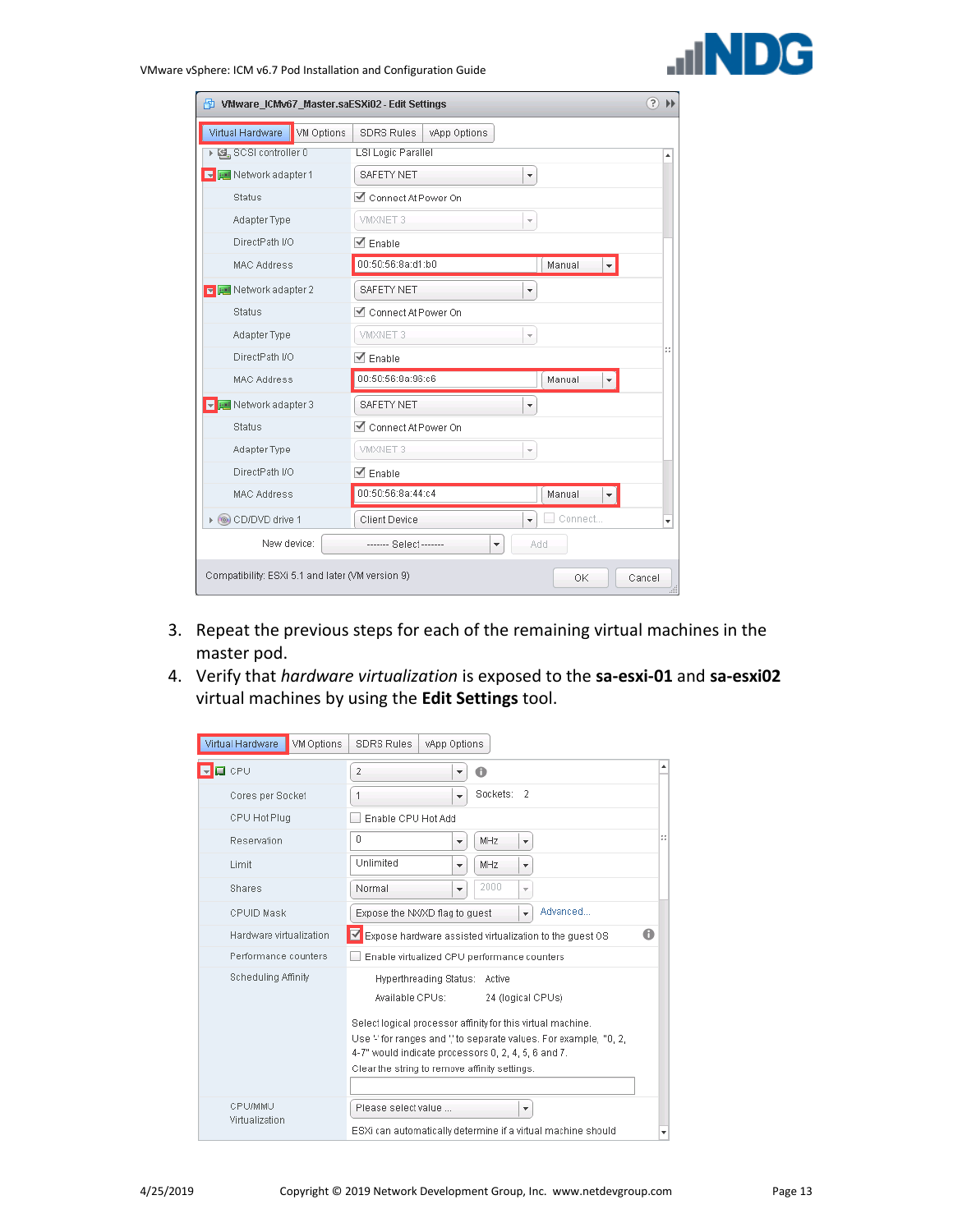

Please **Note** 

The hardware virtualization configuration setting can only be modified using the *vSphere Web Client* and not the traditional thick client (*C#*).

#### <span id="page-13-0"></span>**4.2.2 VM Credentials**

For your reference, the following table provides a list of the credentials for the systems in the pod:

| <b>Machine</b> | User name                  | Password     |
|----------------|----------------------------|--------------|
| sa-aio         | sysadmin                   | vmware123    |
| sa-esxi-01     | root                       | Train1ng\$   |
| sa-esxi-02     | root                       | Train1ng\$   |
| sa-student     | sysadmin                   | vmware123    |
| sa-vcsa        | administrator@vclass.local | s3cretP@\$\$ |

#### <span id="page-13-1"></span>**4.2.3 Activate Licenses**

Please **Note** 

This pod is designed to use the *VMware IT Academy* (*vITA*) infrastructure license keys for both *vSphere ESXi Host Servers* (*sa-esxi-01* and *sa-esxi-02*) and for the *vCenter Server Appliance* (*sa-vcsa*) virtual machines.

> The *vITA* infrastructure license keys are to be used for licensing the master pods using the *administrator@vclass.local* account only.

The virtual machine *OVA/OVF* files obtained from *CSSIA* for this pod should already be licensed. If you wish to license the virtual machines using your own license keys, you may choose to do so and follow the instructions below.

Follow these steps to set up licenses on the master pod:

1. Power on all virtual machines in the master pod, either through *vSphere Web Client* or by making a reservation through *NETLAB+*.



It is recommended to have a master pod already configured with virtual machines attached before going through the instructions below on how to activate licenses. It is much easier to schedule a reservation on the master pod and then follow the steps for activating licenses.

2. Log in to the **sa-student** machine with the username **sysadmin** and the password **vmware123.**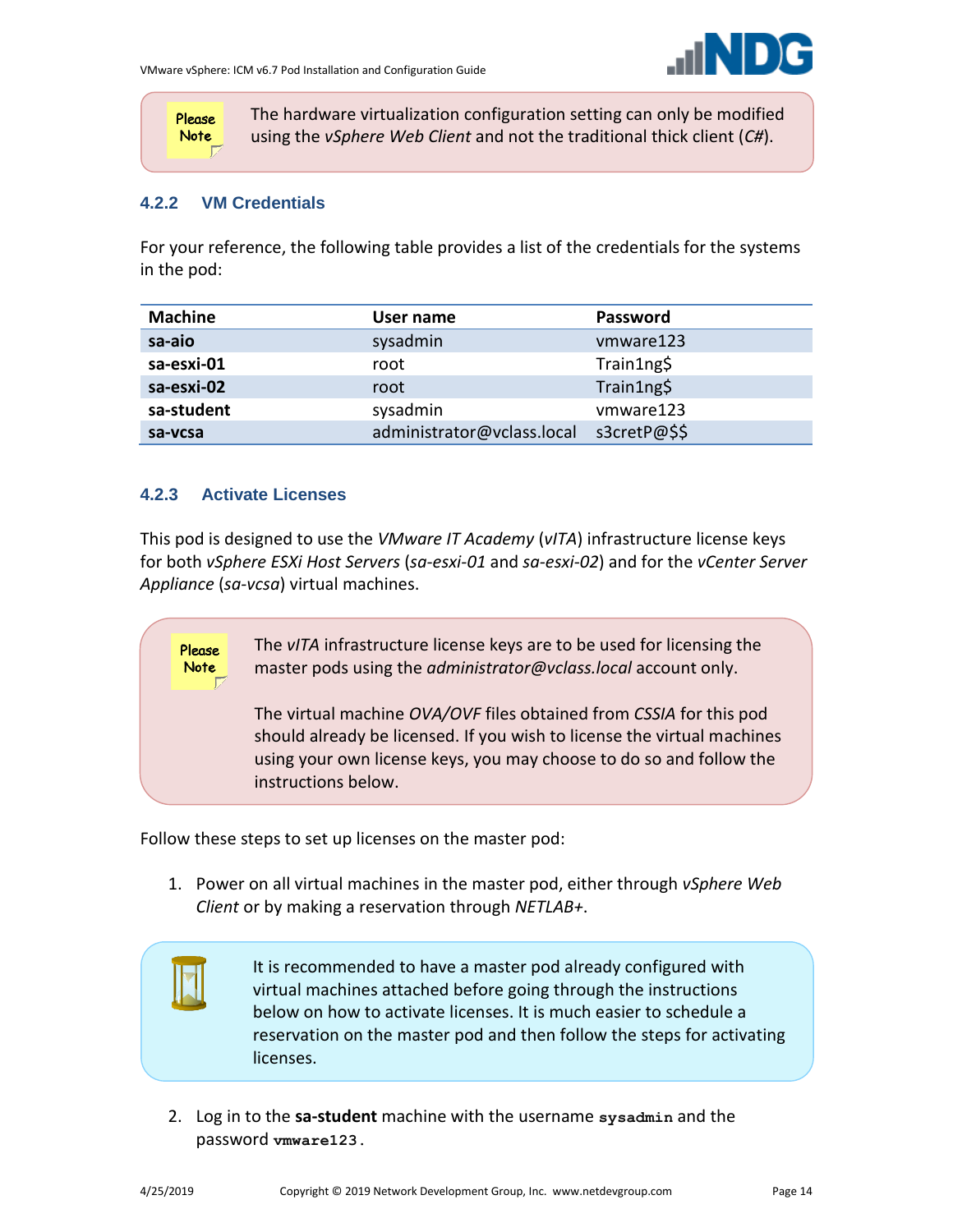3. Open the **Mozilla Firefox** web browser and access the **VMware vSphere Web Client** by navigating to the following *URL*: https://sa-vcsa.vclass.local. Use the administrator credentials to log in.



If you cannot successfully load the *VMware Getting Started* webpage, then please **wait an additional 3-4 minutes** and refresh the page to continue. During this time, the *vCSA* is still booting up and requires extra time to initialize.

**Please Note** 

You may ignore the "*browser-OS combination*" warning message presented on the *VMware vCenter Single Sign-On* page and continue moving forward.

4. Once you are logged into the *VMware vSphere Web Client*, click on the **Home** icon then click on **Administration** in the navigator pane.



- 5. Under *Administration* in the navigator pane, click on **Licenses** and then click on the **Licenses** tab in the content pane.
- 6. Click the **plus** sign to open the *Add License Keys* window.
- 7. Enter the *vITA* infrastructure license keys in the text area box provided and then click **Finish**.
- 8. To assign the *VMware vCenter Server* key, click on the **Assets** tab followed by ensuring that the **vCenter Server systems** button is selected.
- 9. Right-click on the **sa-vcsa.vclass.local** entry and select **Assign License**.
- 10. In the *Assign License* window, select the appropriate license and click **OK**.
- 11. To assign the *VMware ESXi* key, click on the **Hosts** button and right-click on the **sa-esxi-01.vclass.local** entry, select **Assign License**.
- 12. In the *Assign License* window, select the appropriate license key and click **OK**.
- 13. Repeat steps 11-12 for the remaining *VMware ESXi Host*.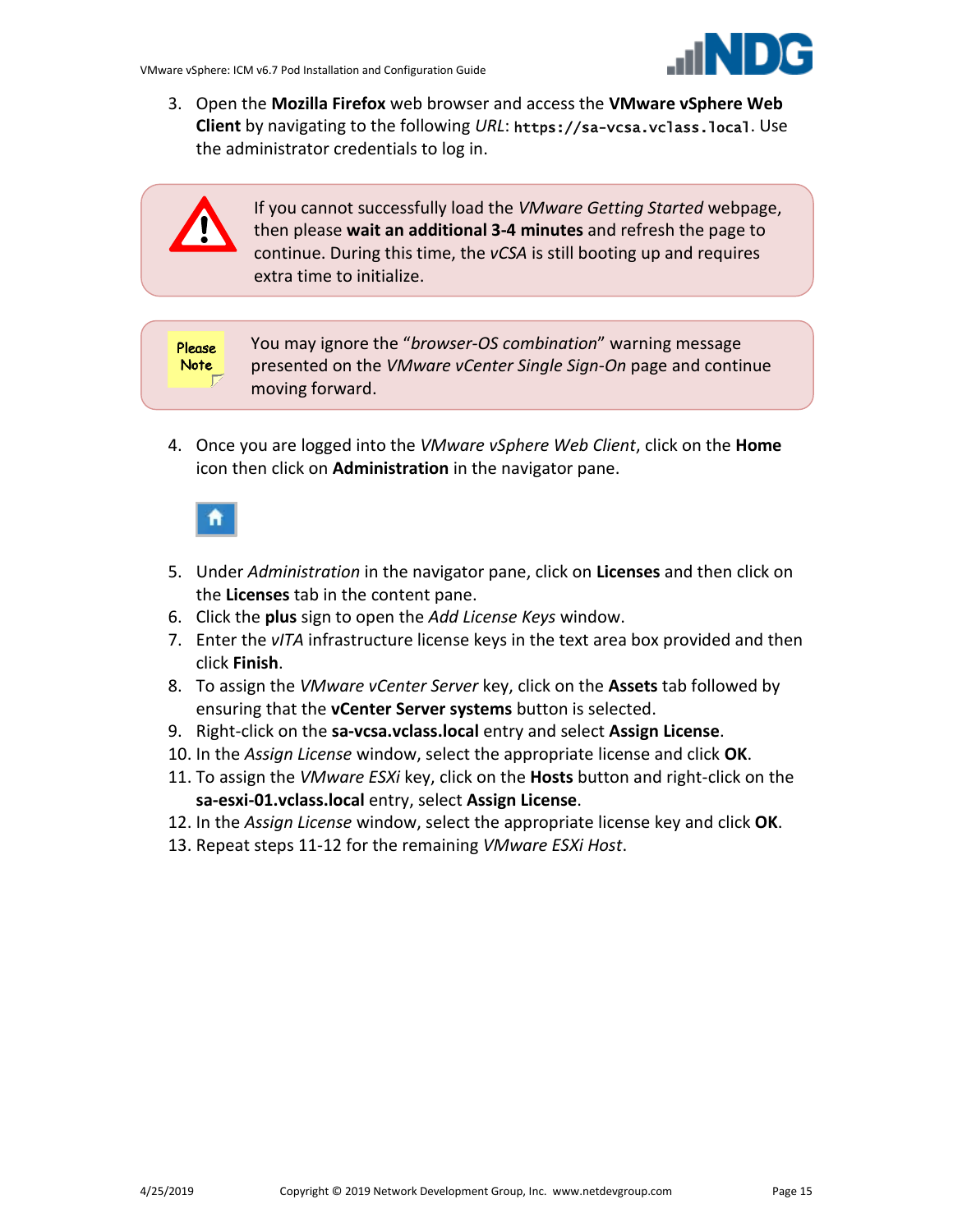

14. Once the *vCenter* and hosts are licensed, gracefully power down the virtual machines.

> Gracefully shutdown the virtual machines for snapshot in the following order:

- sa-vcsa (Wait for the virtual machine to be completely powered down before continuing)
- sa-esxi-01
- sa-esxi-02
- sa-aio

**Please Note** 

sa-student

**Failure to follow the power down sequence prior to snapshots can cause problems with the vCenter/host environment.** 

## <span id="page-15-0"></span>**4.3 NETLAB+ Virtual Machine Infrastructure Setup**

The *NETLAB+ Virtual Machine Infrastructure* setup is described in the following sections of the *[NETLAB+ Remote PC Guide Series:](http://www.netdevgroup.com/support/documentation/netlabve/)*

- *Registering a Virtual Datacenter in NETLAB+*
- *Adding ESXi hosts in NETLAB+*
- *Proactive Resource Awareness*



It is important to configure *Proactive Resource Awareness* to maximize the number of active pods per physical *ESXi* host.

## <span id="page-15-1"></span>**4.4 NETLAB+ Virtual Machine Inventory Setup**

This section will guide you in adding your templates to the *Virtual Machine Inventory* of your *NETLAB+* system.

1. Log in to your **NETLAB+ VE** system with the *administrator* account.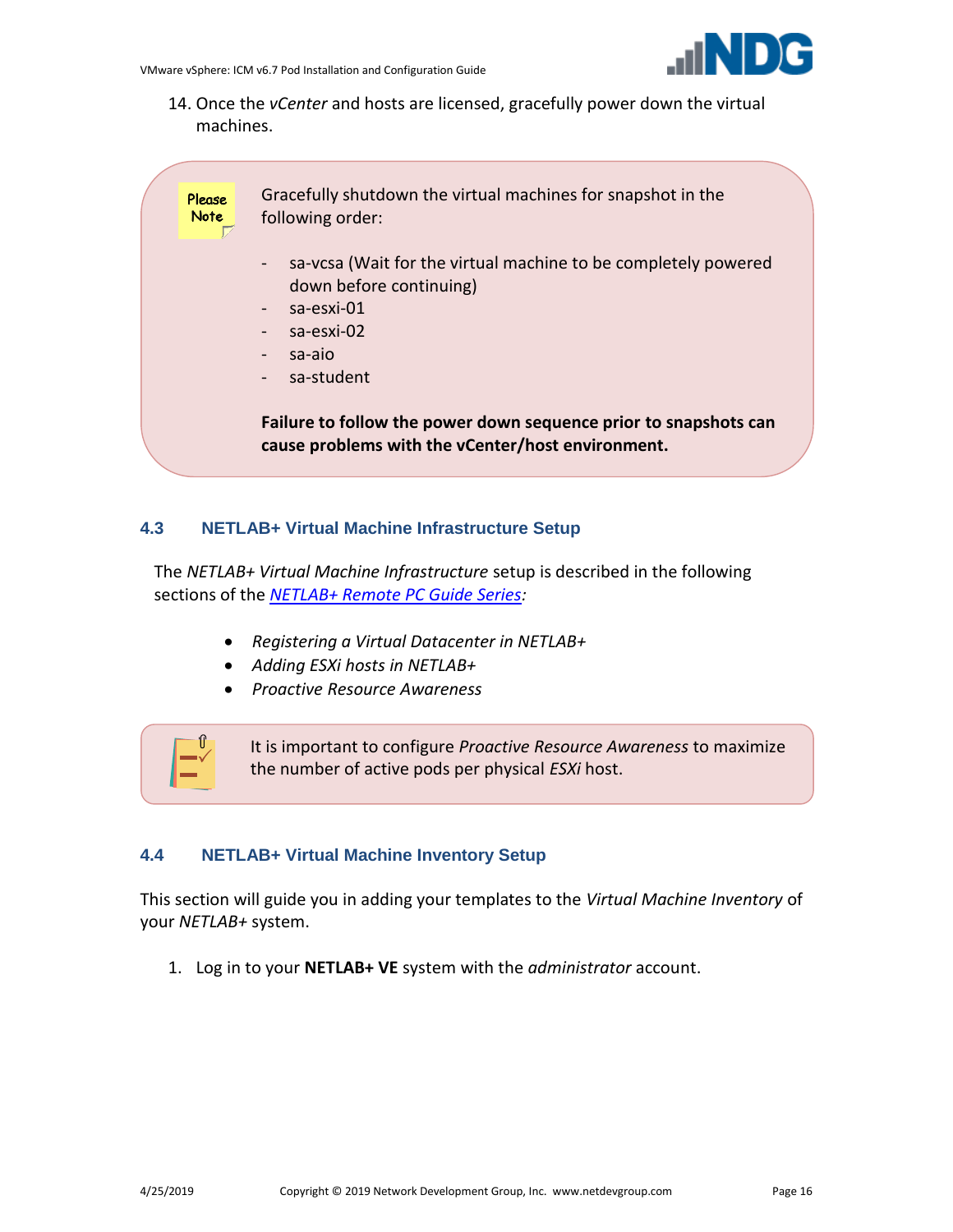2. Select the **Virtual Machine Infrastructure** icon.



3. Click the **Virtual Machine Inventory** icon.



#### **Virtual Machine Inventory**

Import, clone, and manage the inventory of virtual machines to be used with NETLAB+.

4. Click the **Import Virtual Machines** button located at the bottom of the list.

Import Virtual Machines

- 5. Select the appropriate datacenter from the list where your master VMs reside.
- 6. Select the check box next to the virtual machines you had just deployed and click **Import Selected Virtual Machines**.

Import Selected Virtual Machines

- 7. When the *Configure VMs* page loads, you can set your virtual machine parameters.
	- a. Check the drop-down box for the correct operating system for each imported virtual machine.
	- b. Change *Role* to **Master** for each VM.
	- c. Add any comments for each virtual machine in the last column.



It is advised to leave the *Version* and *Build* numbers in the *Comments* section for reference when requesting *NDG* support.

d. Verify your settings and click **Import (X) Virtual Machines** (notice the number in parenthesis is dynamic, depending on the amount of VMs selected).

Import (4) Virtual Machines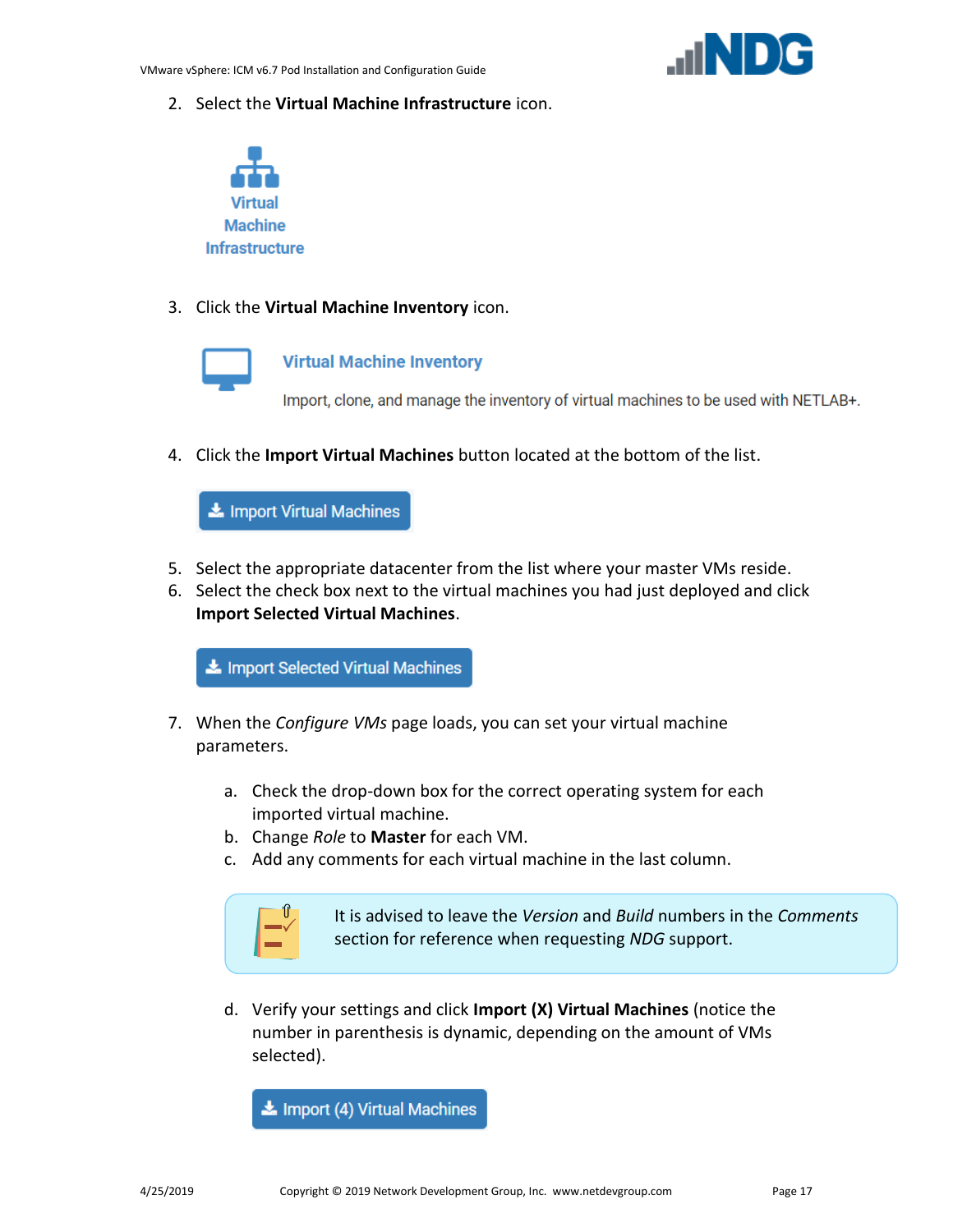

- e. Verify all *Import Statuses* report back with **OK** and then click on the **Dismiss** button.
- f. Verify that your virtual machines show up in the inventory.

For additional information, please refer to the *[NETLAB+ VE](http://www.netdevgroup.com/support/documentation/netlabve/netlabve_administrator_guide.pdf#nameddest=virtual_machine_infrastructure) Administrator Guide*.

#### <span id="page-17-0"></span>**4.5 Create the Master VMware vSphere: ICM v6.7 Pod**

This section will assist you in adding the *VMware vSphere: ICM v6.7* pod to your *NETLAB+* system.

- 1. Log in to **NETLAB+ VE** using the *administrator* account.
- 2. Select the **Pods** icon.



3. Create a new pod by scrolling to the bottom and clicking the **Create New Pod** button.

**O** Create New Pod

- 4. On the *New Pod Wizard*, page click **Next**.
- 5. Then click on the **VMware vSphere ICM 6.7** pod type.

| <b>Symmology</b><br>vSphere ICM 6.7 | <b>VMware vSphere ICM 6.7</b><br>The VMware vSphere Install, Configure, Manage 6.7 training provides candidates the skills to<br>implement, manage, and troubleshoot a vSphere 6.7 infrastructure.<br>2019<br>https://www.netdevgroup.com/support/tech_support.html |
|-------------------------------------|---------------------------------------------------------------------------------------------------------------------------------------------------------------------------------------------------------------------------------------------------------------------|
|                                     |                                                                                                                                                                                                                                                                     |

6. On the *New Pod* window, input a value into the **Pod ID** field.



- 7. Type in VMware\_ICMv6.7\_Master for the *Pod Name* and click **Next**.
- 8. To finalize the wizard, click **OK**.

For additional information, please refer to the *NETLAB+ VE [Administrator Guide](http://www.netdevgroup.com/support/documentation/netlabve/netlabve_administrator_guide.pdf)*.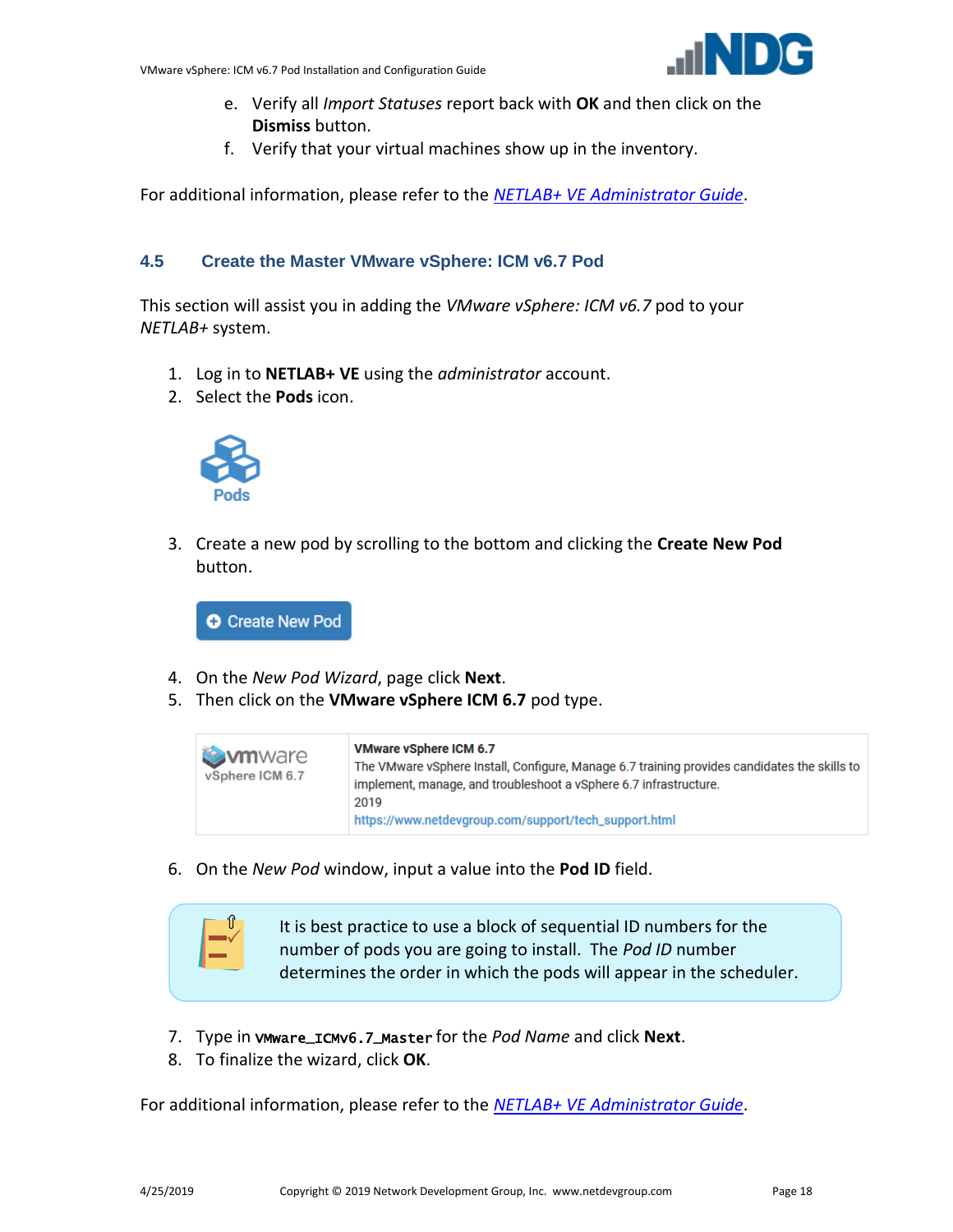

#### <span id="page-18-0"></span>**4.6 Attach VMs to the Master Pod**

Update the master pod to associate the virtual machines with the newly created pod.

- 1. Attach VMs to the master pod on your *NETLAB+* system.
	- a. Log in to **NETLAB+ VE** using the *administrator* account.
	- b. Select the **Pods** link.



2. Select the **VMware vSphere: ICM v6.7** master pod from the pod list.



3. Click on the **Action** dropdown next to the virtual machine you are about to assign and select **Attach VM**.

| Remote PC 5 |                |               |                         |                |                                               |                          |
|-------------|----------------|---------------|-------------------------|----------------|-----------------------------------------------|--------------------------|
|             | <b>PC Name</b> | <b>VM</b>     | <b>Operating System</b> | <b>VM Role</b> | <b>Runtime Host</b>                           | <b>Action</b>            |
|             | sa-student     | <b>ABSENT</b> |                         |                |                                               | $\overline{\phantom{a}}$ |
| ≣           | sa-vcsa        | <b>ABSENT</b> |                         |                | <b><math>♦</math></b> Settings                |                          |
| ≣           | sa-esxi-01     | <b>ABSENT</b> |                         |                | <b>O</b> Attach VM<br><b>O</b> Remove VM From |                          |
| ≣           | sa-esxi-02     | <b>ABSENT</b> |                         |                | <b>o</b> Snapshots                            |                          |
| ≣           | sa-aio         | <b>ABSENT</b> |                         |                |                                               | ▼                        |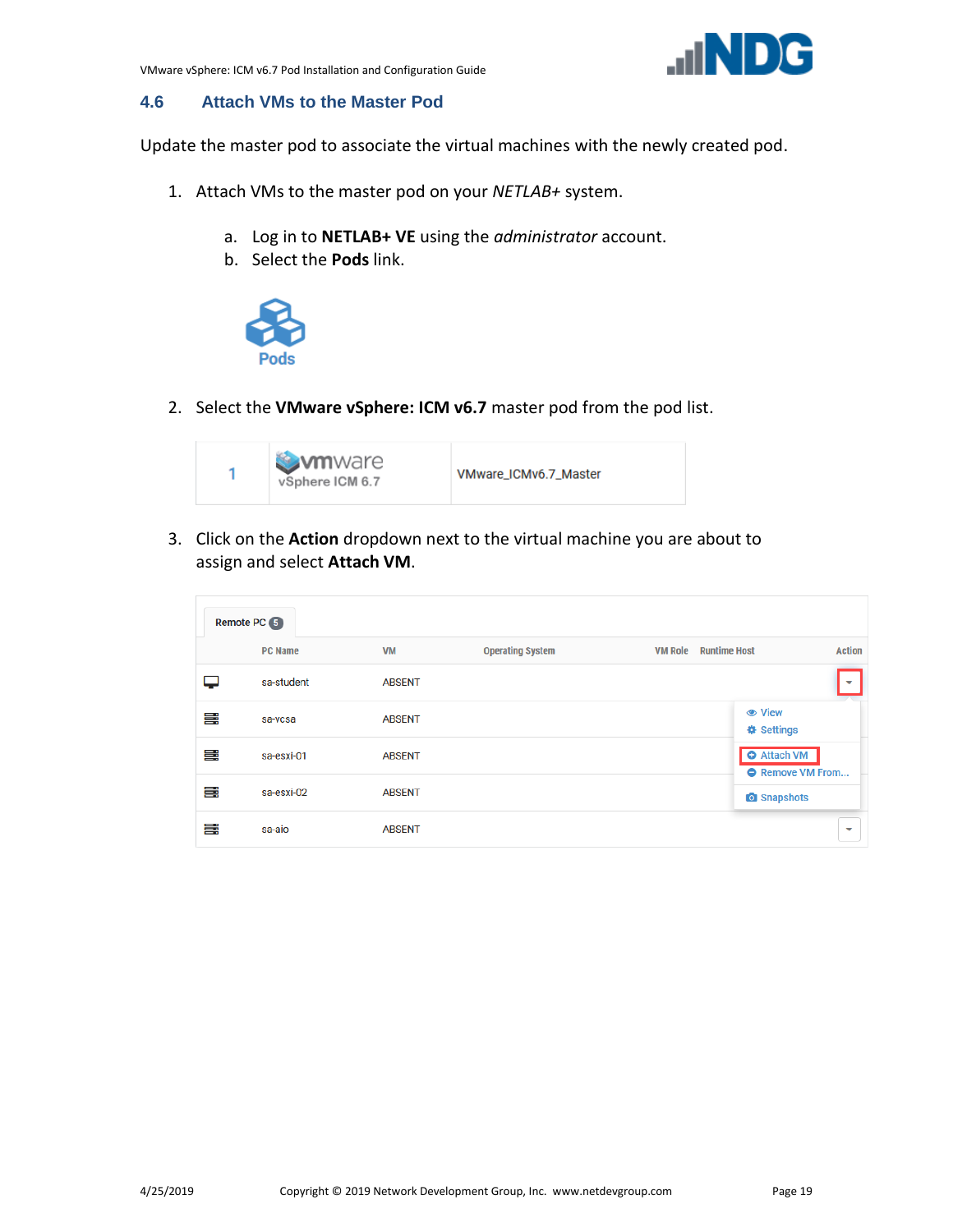

4. Select the corresponding virtual machine from the inventory list.

| $\Box$ sa-student (select virtual machine) |                         |                          |                        | Search                         |
|--------------------------------------------|-------------------------|--------------------------|------------------------|--------------------------------|
| <b>Virtual Machine Name</b>                | <b>Operating System</b> | $\hat{=}$ Role<br>$\div$ | ÷<br><b>Datacenter</b> | ≐<br><b>Runtime Host/Group</b> |
| WMware_ICMv67_Master.saAIO                 | Linux                   | Master                   |                        |                                |
| WWW.NOVERLICMV67_Master.saESXi01           | <b>VMware ESX(i)</b>    | Master                   |                        |                                |
| VMware_ICMv67_Master.saESXi02              | <b>VMware ESX(i)</b>    | Master                   |                        |                                |
| WMware_ICMv67_Master.saStudent             | Linux                   | Master                   |                        |                                |
| VMware_ICMv67_Master.saVCSA<br>L۳,         | Linux                   | Master                   |                        |                                |

5. Once redirected back to the master pod view, repeat the previous steps for the remaining virtual machines.

#### <span id="page-19-0"></span>**4.7 Create Snapshots for the Master Virtual Machines**

In order to proceed with pod cloning, snapshots must be created on each of the pod's virtual machines.



- 1. Log in to **NETLAB+ VE** using the *administrator* account.
- 2. Select the **Pods** link.



3. Select the **VMware vSphere: ICM v6.7** master pod from the pod list.

| <b>Symmare</b><br>vSphere ICM 6.7 | VMware_ICMv6.7_Master |
|-----------------------------------|-----------------------|
|-----------------------------------|-----------------------|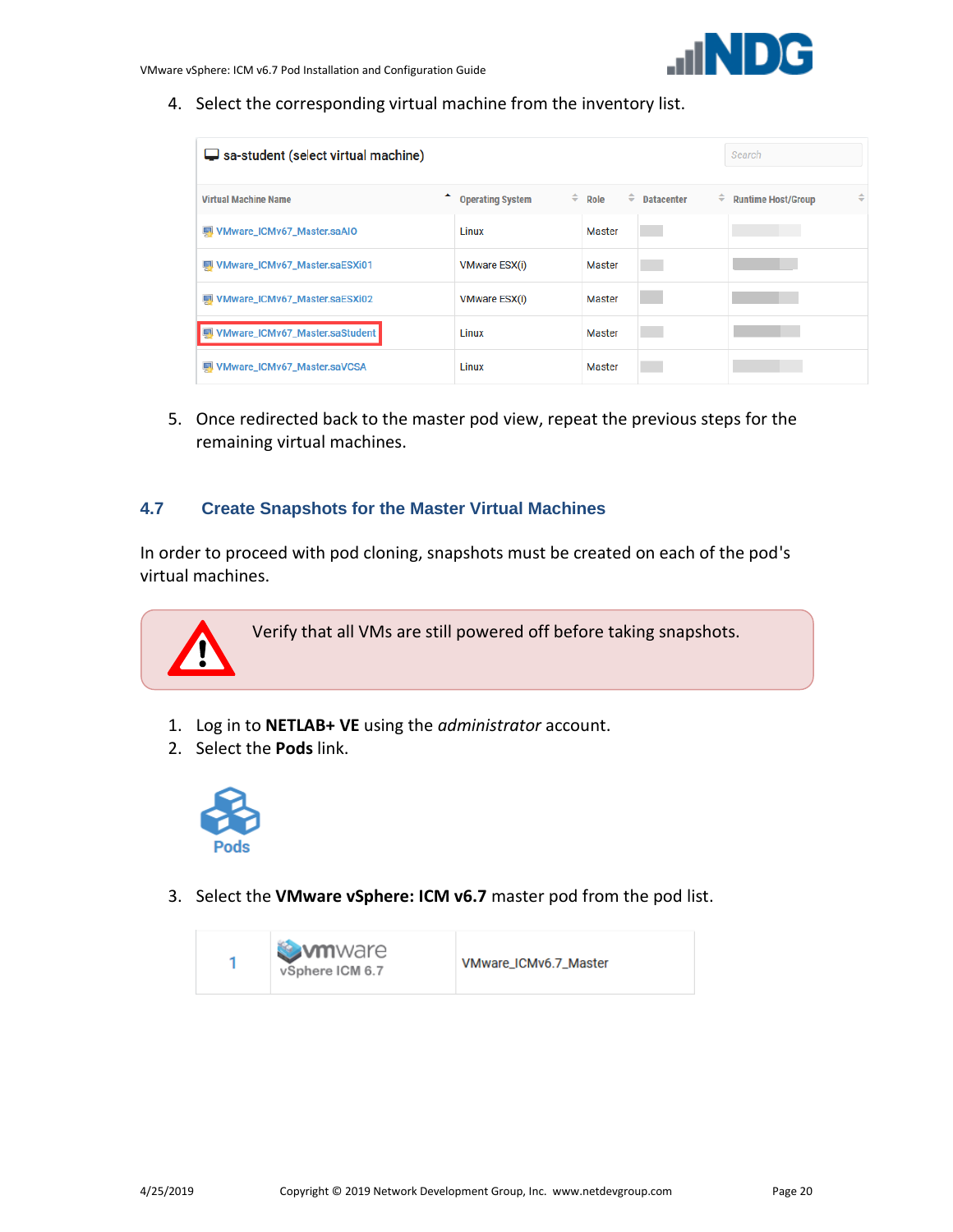4. Click on the **Action** dropdown next to the virtual machine you are about to assign and select **Snapshots**.

|   | Remote PC 5    |                                |                         |                |                                               |
|---|----------------|--------------------------------|-------------------------|----------------|-----------------------------------------------|
|   | <b>PC Name</b> | <b>VM</b>                      | <b>Operating System</b> | <b>VM Role</b> | <b>Runtime Host</b><br><b>Action</b>          |
| Δ | sa-student     | VMware_ICMv67_Master.saStudent | Linux                   | <b>MASTER</b>  | 172.30.10.80                                  |
| Δ | sa-vcsa        | VMware_ICMv67_Master.saVCSA    | Linux                   | <b>MASTER</b>  | <b><math>≩</math></b> Settings                |
| ≣ | sa-esxi-01     | VMware_ICMv67_Master.saESXi01  | <b>VMware ESX(i)</b>    | <b>MASTER</b>  | <b>O</b> Attach VM<br><b>O</b> Remove VM From |
| ≣ | sa-esxi-02     | VMware_ICMv67_Master.saESXi02  | <b>VMware ESX(i)</b>    | <b>MASTER</b>  | <b>O</b> Snapshots                            |
| Δ | sa-aio         | VMware ICMv67 Master.saAIO     | Linux                   | <b>MASTER</b>  | 172.30.10.80<br>۰                             |

5. In the *Snapshot Manager* window, click on **Take**.

| <b>Snapshot Manager</b>          |                     |
|----------------------------------|---------------------|
| D VMware_ICMv67_Master.saStudent | Name:               |
| You Are Here!                    | <b>Description:</b> |
| <b>陶</b> Delete All              | <b>●</b> Go To      |
| <b>B</b> Take                    | $\mathbb{Z}$ Edit   |
| <b>O</b> Dismiss                 | <b>B</b> Delete     |

6. In the *Take Snapshot* window, type GOLDEN\_MASTER into the *Name* text field, or you may choose another naming convention as long as it is consistent. Click **OK**.

| <b>Take Snapshot</b> |
|----------------------|
| Name:                |
| <b>GOLDEN_MASTER</b> |
| <b>Description:</b>  |
|                      |
| //                   |
| Cancel<br><b>OK</b>  |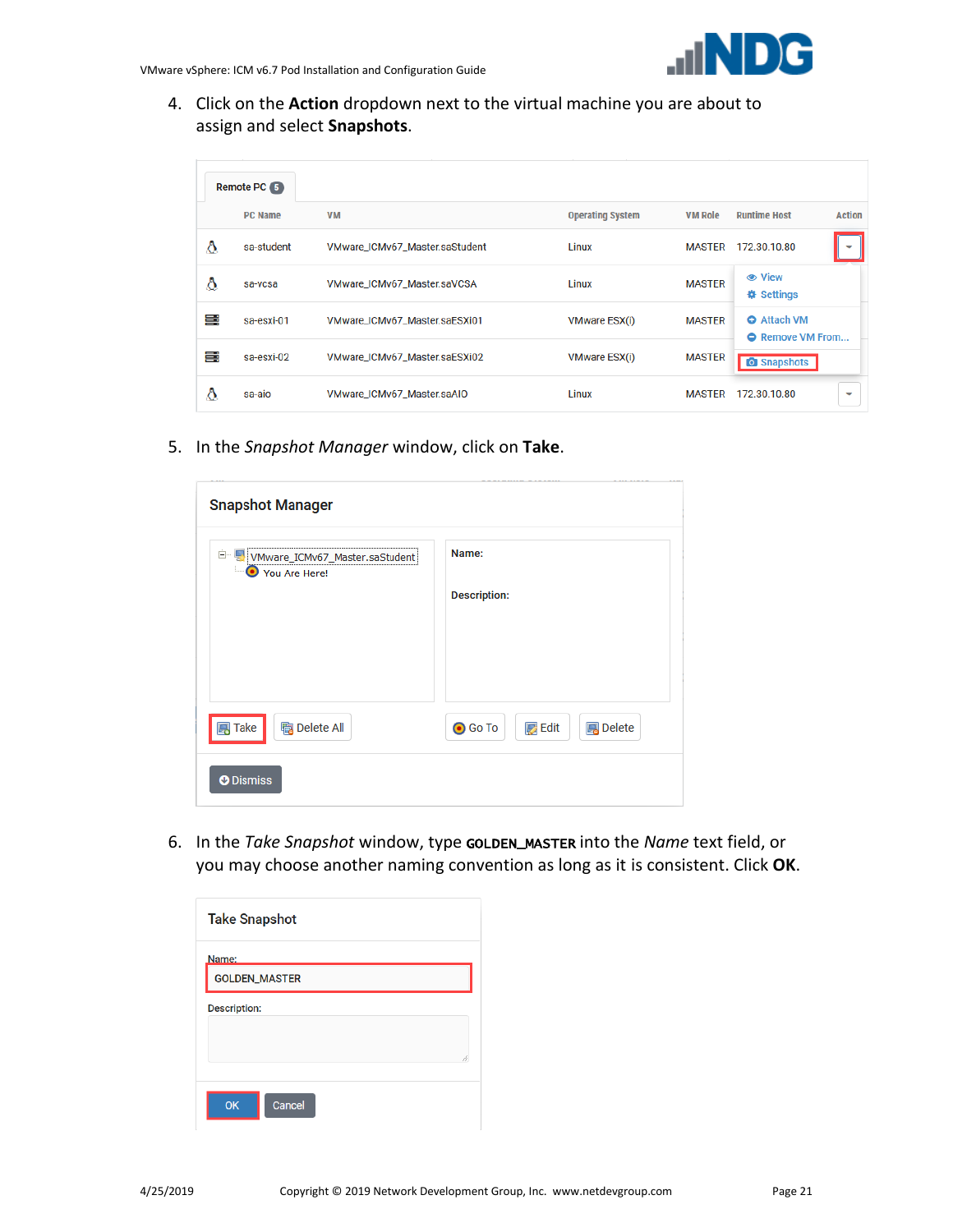

7. Notice the new snapshot appear in the *Snapshot Manager*. Click **Dismiss**.

| <b>Snapshot Manager</b>                                                          |                                                      |
|----------------------------------------------------------------------------------|------------------------------------------------------|
| Ė-Ų<br>VMware_ICMv67_Master.saStudent<br><b>E</b> GOLDEN_MASTER<br>You Are Here! | Name:<br><b>GOLDEN_MASTER</b><br><b>Description:</b> |
| <b>陶 Delete All</b><br><b>国 Take</b>                                             | <b>B</b> Edit<br><b>国</b> Delete<br><b>●</b> Go To   |
| <b>O</b> Dismiss                                                                 |                                                      |

8. Repeat the previous steps for the remaining VMs in the master pod.

#### <span id="page-21-0"></span>**4.8 Update the Master Pod**

Update the master pod to associate the newly created snapshots in the VM settings.

- 1. Update the master pod on your *NETLAB+* system.
	- a. Log in to **NETLAB+ VE** using the *administrator* account.
	- b. Select the **Pods** link.



2. Select the **VMware vSphere: ICM v6.7** master pod from the pod list.

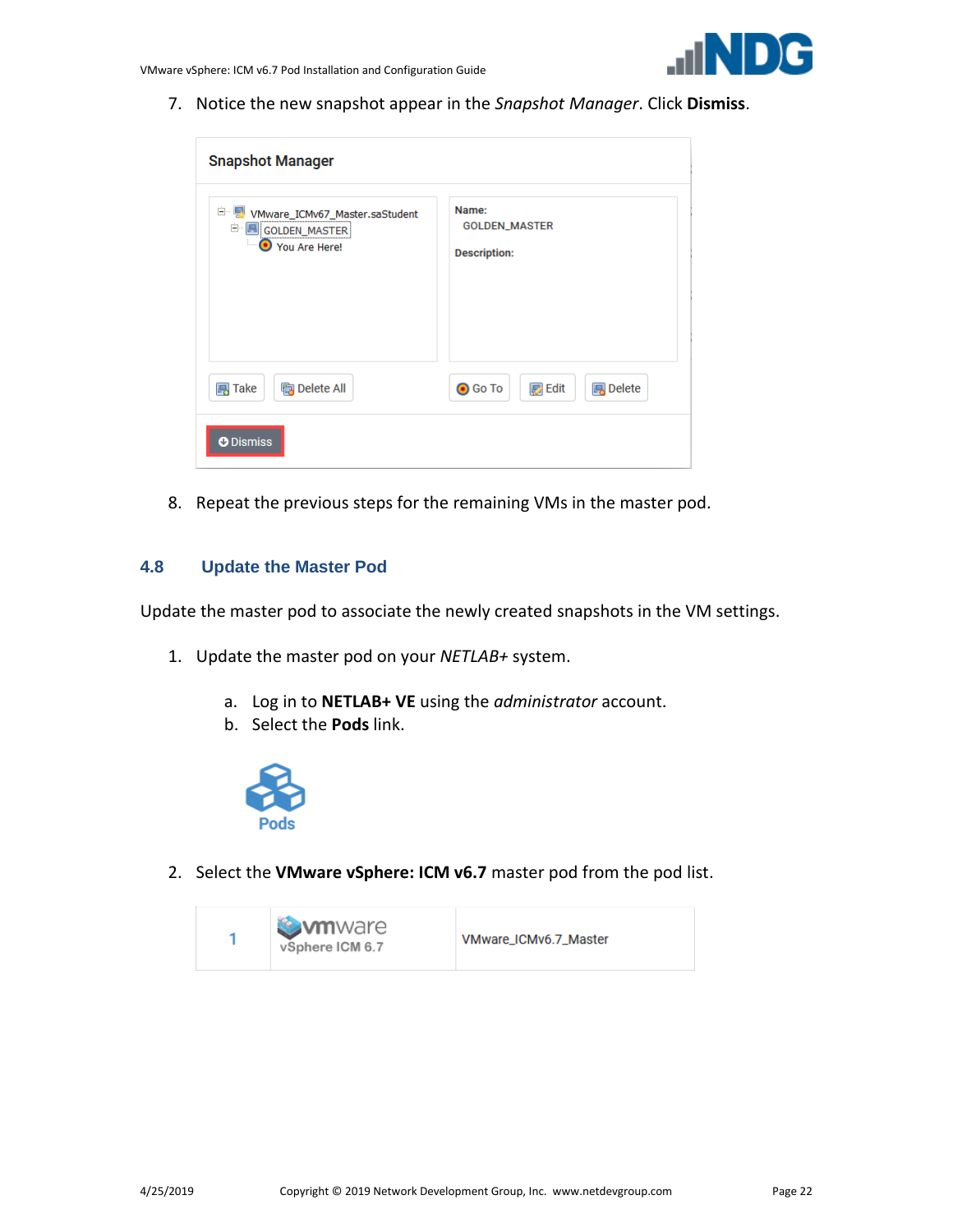3. Click on the **Action** dropdown next to the virtual machine you are about to configure and select **Settings**.

|   | <b>Remote PC 5</b> |                                |                         |                |                                               |
|---|--------------------|--------------------------------|-------------------------|----------------|-----------------------------------------------|
|   | <b>PC Name</b>     | <b>VM</b>                      | <b>Operating System</b> | <b>VM Role</b> | <b>Runtime Host</b><br><b>Action</b>          |
| Δ | sa-student         | VMware_ICMv67_Master.saStudent | Linux                   | <b>MASTER</b>  | 172.30.10.80                                  |
| Δ | sa-vcsa            | VMware_ICMv67_Master.saVCSA    | Linux                   | <b>MASTER</b>  | <b> ■</b> View<br><b>D</b> Settings           |
| ≣ | sa-esxi-01         | VMware_ICMv67_Master.saESXi01  | <b>VMware ESX(i)</b>    | <b>MASTER</b>  | <b>O</b> Attach VM<br><b>O</b> Remove VM From |
| ≣ | sa-esxi-02         | VMware_ICMv67_Master.saESXi02  | <b>VMware ESX(i)</b>    | <b>MASTER</b>  | <b>O</b> Snapshots                            |
| ۵ | sa-aio             | VMware ICMv67 Master.saAIO     | Linux                   | <b>MASTER</b>  | 172.30.10.80<br>۰                             |

4. On the virtual machine's settings page, verify the information and make sure that the *Base Snapshot/Revert to Snapshot* is set to **GOLDEN\_MASTER**. Once finished modifying the settings for the virtual machine, click **Submit**.

| Role                          | <b>Master</b>                                                                                                                                                                     |
|-------------------------------|-----------------------------------------------------------------------------------------------------------------------------------------------------------------------------------|
| <b>Revert to Snapshot</b>     | <b>GOLDEN_MASTER</b>                                                                                                                                                              |
| <b>Shutdown Preference</b>    | <b>Graceful Shutdown</b>                                                                                                                                                          |
| <b>Guest Operating System</b> | Linux<br>▼                                                                                                                                                                        |
| <b>Options</b>                | enable remote display auto-configuration<br>✓<br>enable network auto-configuration<br>enable advanced setting auto-configuration<br>enable minimum requirements verification<br>✓ |
| Ø                             | Submit<br><sup>O</sup> Help<br>Cancel<br>突                                                                                                                                        |

5. Once redirected back to the master pod view, repeat the previous steps for the remaining virtual machines.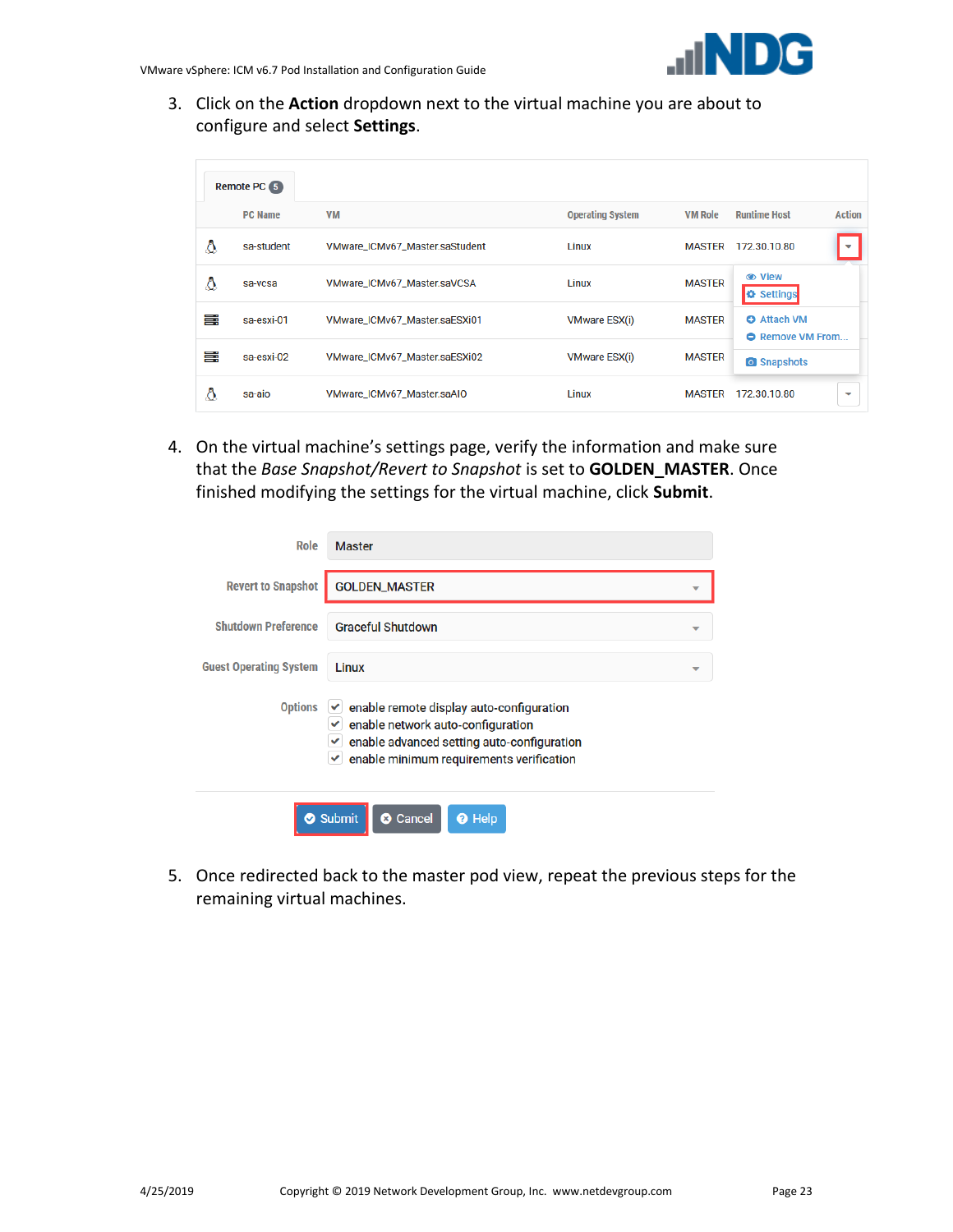

## <span id="page-23-0"></span>**5 Pod Cloning**

This section will help you create multiple student pods. The following sections describe the *NETLAB+* pod cloning feature used to create student pods on one or two host systems.

## <span id="page-23-1"></span>**5.1 Linked Clones and Full Clones**

*NETLAB+* can create *linked clones* or *full clones*.

A **linked clone** (or linked virtual machine) is a virtual machine that shares virtual disks with the parent (or master) virtual machine in an ongoing manner. This conserves disk space and allows multiple virtual machines to use the same software installation. Linked clones can be created very quickly because most of the disk is shared with the parent VM.

A **full clone** is an independent copy of a virtual machine that shares nothing with the parent virtual machine after the cloning operation. Ongoing operation of a full clone is entirely separate from the parent virtual machine.

## <span id="page-23-2"></span>**5.2 Creating User Pods**

The following section describes how to create user pods on the same *VMware Host* system that holds your master pod's virtual machines. In this scenario, we will create linked virtual machines using the *NETLAB+* pod cloning utility.



Make sure the pod status is **Offline** prior to continuing. The cloning process requires the pod be offline. Since this is a master pod, which is used for cloning other pods, we will keep it offline to create the instructor and student pods from.

- 1. Log in to **NETLAB+ VE** using the *administrator* account.
- 2. Select the **Pods** icon.



3. Click on the master pod.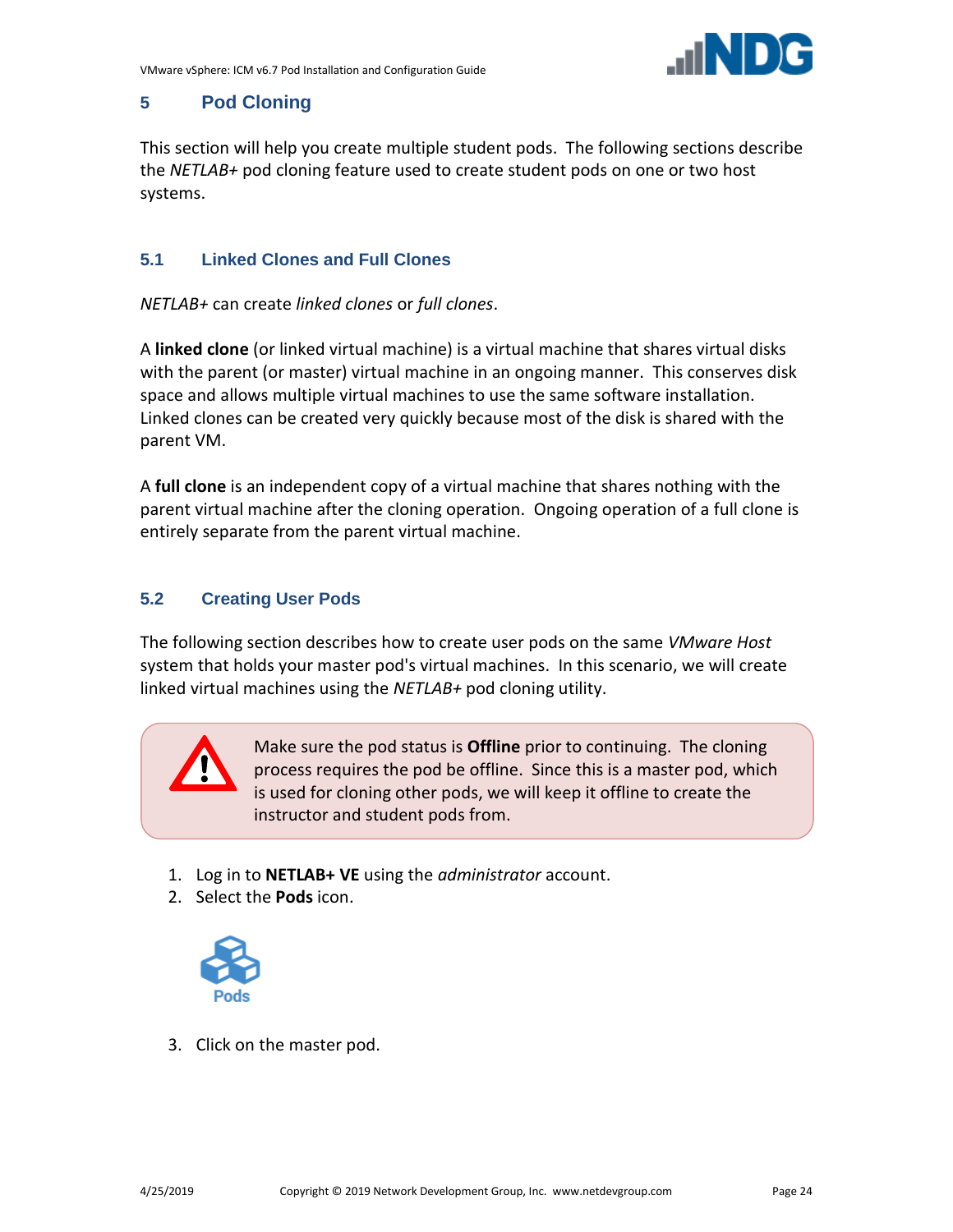

4. Click the **Clone Pod** button to create a new pod based on the settings and snapshots of this pod.



- 5. Input a new ID value into the **New Pod ID** field. It is advised to keep the pods in numerical order. If the *pod IDs* are not in numerical order, they will not show up in the scheduler in numerical order. Click **Next**.
- 6. Enter a name for the cloned pod into the **New Pod Name** text field. For example, **VMware\_ICMv6.7\_Pod1**. Click **Next**.
- 7. When the action has finished processing, you are presented with a *Clone Pod* configuration wizard. Notice each VM has its own tab. Go through each tab and verify the following:

*Source Virtual Machine*:

a. *From Snapshot* should be set to the **GOLDEN\_MASTER** snapshot you created previously.

*Target Virtual Machine*:

- a. For *Type*, verify that **Linked** is selected.
- b. For *Role*, verify that **Normal** role is selected.
- c. For Take Snapshot, verify that **GOLDEN\_MASTER** is input.

| sa-student           | sa-esxi-01<br>sa-vcsa         | sa-esxi-02               | sa-aio |                      |                                |                          |
|----------------------|-------------------------------|--------------------------|--------|----------------------|--------------------------------|--------------------------|
|                      | <b>Source Virtual Machine</b> |                          |        |                      | <b>Target Virtual Machine</b>  |                          |
| <b>VM Name</b>       | VMware_ICMv67_Master.saStu    | $\overline{\phantom{a}}$ |        | <b>VM Name</b>       | VMware_ICMv6.7_Pod1.sa-student |                          |
| <b>From Snapshot</b> | <b>GOLDEN_MASTER</b>          | $\overline{\phantom{0}}$ |        | <b>Type</b>          | <b>Linked</b><br>▼             |                          |
|                      |                               |                          |        | <b>Role</b>          | <b>Normal</b><br>▼             |                          |
|                      |                               |                          |        | <b>Runtime Host</b>  | Host                           | $\overline{\phantom{a}}$ |
|                      |                               |                          |        | <b>Datastore</b>     |                                | $\overline{\phantom{a}}$ |
|                      |                               |                          |        | <b>Storage</b>       | <b>On Demand</b>               | $\overline{\phantom{a}}$ |
|                      |                               |                          |        | <b>Take Snapshot</b> | <b>GOLDEN_MASTER</b>           |                          |

8. When you are done changing settings, click **Clone Pod**. This should complete within a minute as we are creating linked virtual machines.

**△ Clone Pod** 

- 9. When the pod clone process is finished, click **OK**.
- 10. If you want to dedicate this pod to a particular class, team, or student, use the *Pod ACLs* feature. For details, see the *[NETLAB+ VE Instructor](http://www.netdevgroup.com/support/documentation/netlabve/netlabve_instructor_guide.pdf#nameddest=manage_pod_acls) Guide.*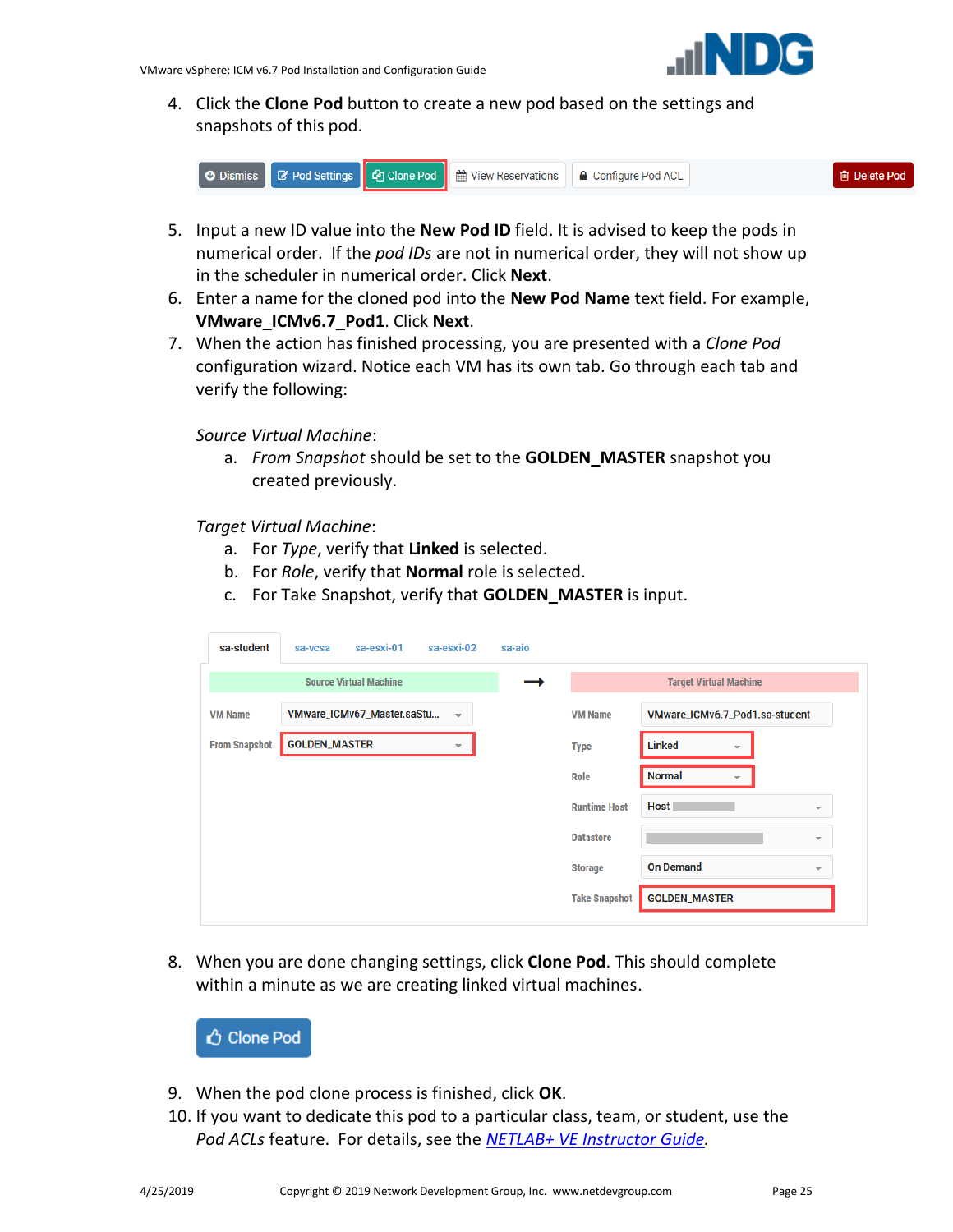

11. Click the **Online** Button in the *Pod Management* page to activate the pod.



The user pod can now be reserved. When the reservation becomes active, *NETLAB+* will automatically configure virtual machines and virtual networking for the active reservation.

> The *GOLDEN\_MASTER* snapshot is the starting point for all pods. We recommend that you reserve the 1st pod and conduct some labs to make sure the snapshot images work correctly. If there are defects, make corrections to the images to the master pod and retake the *GOLDEN\_MASTER* snapshot before creating additional pods.

#### <span id="page-25-0"></span>**5.3 Cloning Your Master Pod to a Second Host**

For this task, we will use the pod cloning utility to copy our master pod to a second host.

- 1. Log in to **NETLAB+ VE** with the administrator account.
- 2. Select the **Pods** icon.



'ſ

- 3. Click on the master pod.
- 4. Click the **Clone** button to create a new pod based on the settings of this pod.



- 5. Input a new ID value into the **New Pod ID** field. It is advised to keep the pods in numerical order. If the pod IDs are not in numerical order, they will not show up in the scheduler in numerical order. Click **Next**.
- 6. Enter a name for the cloned pod into the **New Pod Name** field. For example, **VMware\_vSphere\_ICMv6.7\_Master2**. Click **Next**.
- 7. When the action has finished processing, you are presented with a *Clone Pod* configuration wizard. Notice each VM has its own tab. Go through each tab and verify the following:

*Source Virtual Machine*: